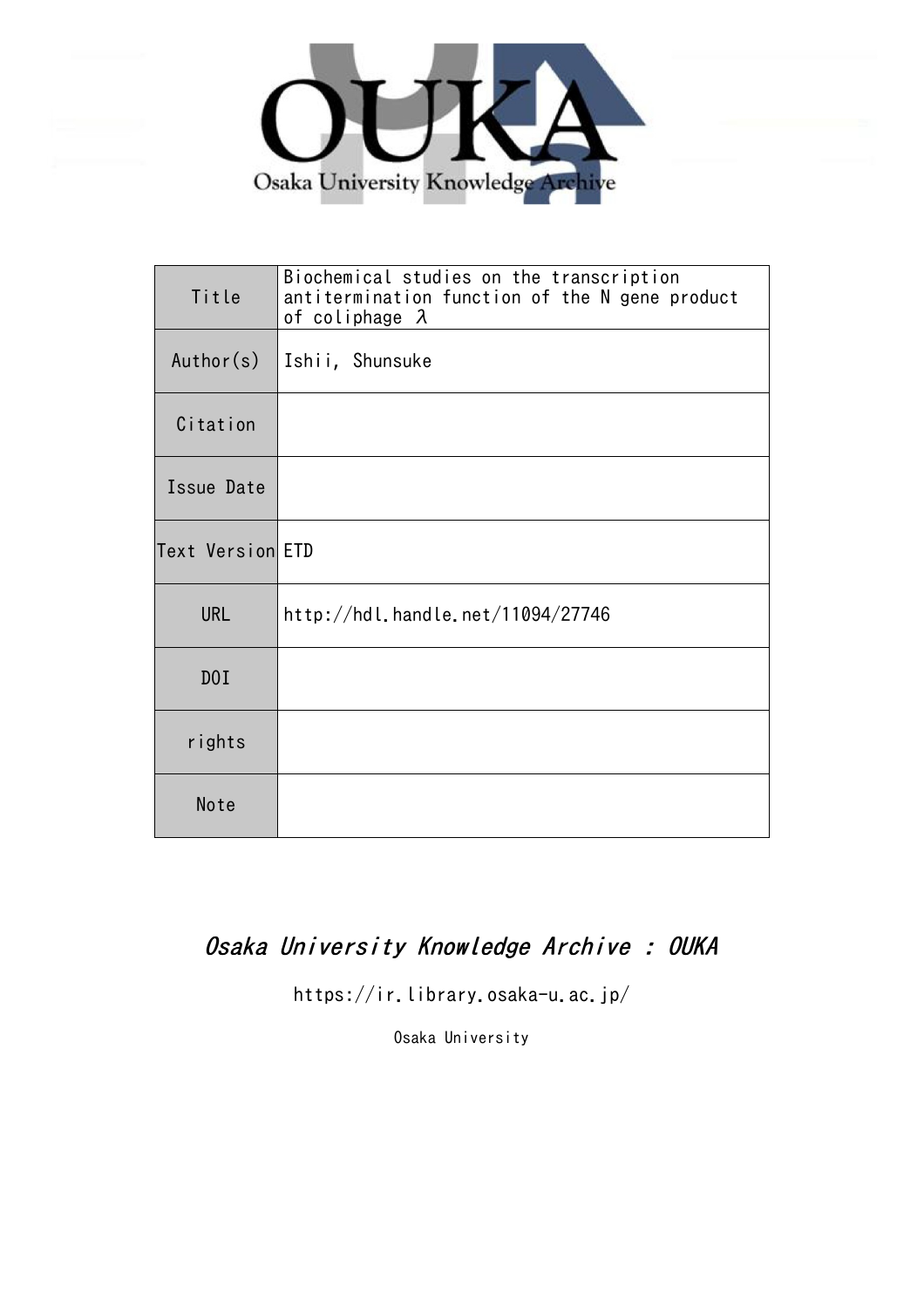Biochemical studies on the transcription antitermination function

of the  $\underline{N}$  gene product of coliphage  $\lambda$ .

Shunsuke lshii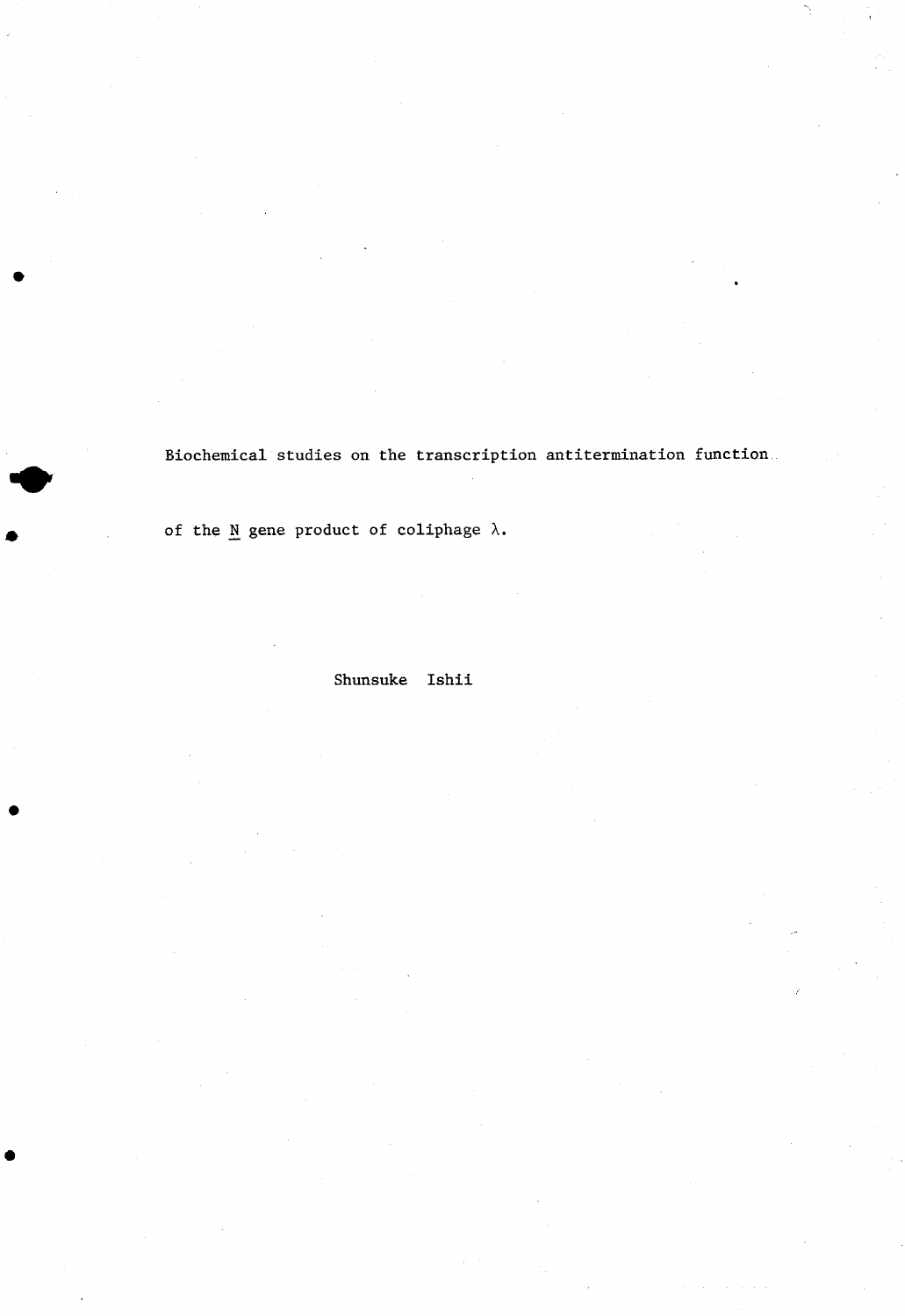### **SUMMARY**

An in vitro assay has been developed for the activity of the N gene product (pN) of bacteriophage  $\lambda$ , based on the N-dependent stimulation of trp mRNA synthesis from the DNA templates of  $\lambda$ trp transducing phages. Using this assay system, we show (a) that the stimulation of trp mRNA synthesis by pN requires the nutL sequence on the  $\lambda$  chromosome and (b) that pN can participate in vitro in the formation of RNA polymerase complexes that are competent for the transcription antitermination observed in our system.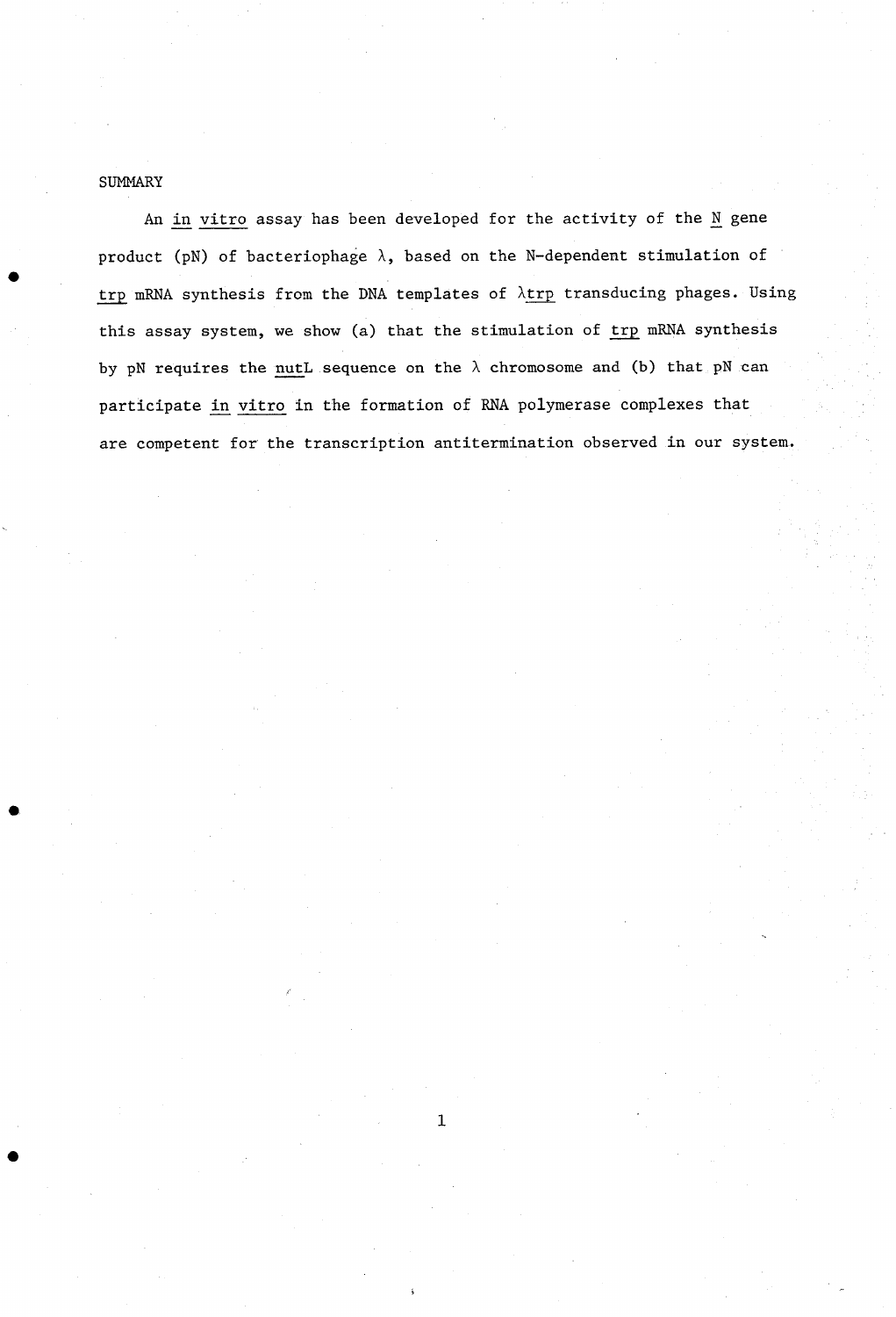#### INTRODUCTION

Efficient transcription of the delayed-early genes in phage  $\lambda$  is dependent upon the antitermination activity of the phage gene N product (pN). In the absence of pN function, transcription from the  $p_T$  and  $p_R$  phage promoters is terminated at sites,  $\underline{t}_{L1}$  and  $\underline{t}_{R1}$ , through the action of the host-specified rho factor (Roberts,1969)

The mechanism of the antitermination activity exerted by pN is not clearly understood. Some evidence indicates that pN at some stage interacts with RNA polymerase to effect antitermination (Georgopoulos, 1971; Ghysen and Pironio, 1972; Epp and Pearson, 1976; Baumann and Friedman, 1976; Sternberg, 1976). Salstrom and Szybalski (1978) have suggested that this association may precede the initiation of transcription, or possibly occur during transcription, at the nut site on the  $\lambda$  chromosome. From analyses of genetic hybrids formed in crosses between related bactriophages with diverse N-like gene functions ( Salstrom and Szybalski, 1978; Salstrom et al., 1979), and from the genetic and sequence analyses of nutL phage mutants (Salstrom and Szybalski, 1978; Rosenberg et al., 1977) defective in the recognition of pN for antitermination, the lie nutL site is inferred to just to the left of the  $p_T$  promoter.

Here we demonstrate in vitro that (a) pN stimulates trp mRNA synthesis on  $\lambda$ trp DNA by overcoming transcription termination barriers within the translocated trp operon segment, and (b) like in vivo, pN activity in this assay depends on the integrity of the nutL site of  $\lambda$ .

 $\overline{c}$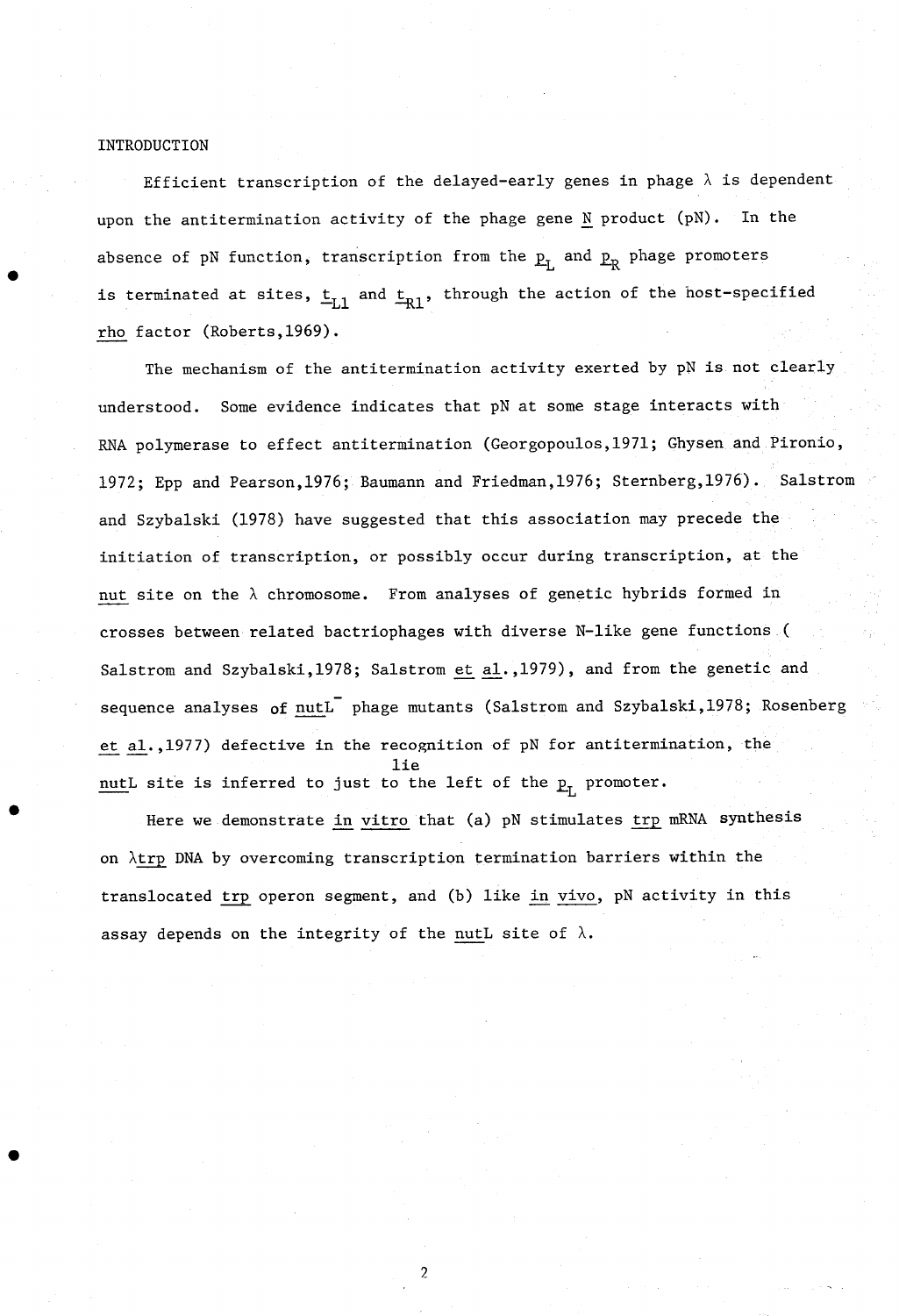## MATERIALS AND METHODS

a) Strains. All bacteria, bacteriophages and plasmids employed in this study are listed in Table 1. The  $r$ if<sup>r</sup> mutant of E.coli Al9trpAEl was spontaneously isolated and mapped at the rpoB locus on the E.coli chromosome by Plkc transduction.

b) In vitro transcription system and RNA assay. The reaction mixture  $(0.42$  ml) contained 40 mM Tris-HCl (pH 7.8), 6 mM  $\beta$ -mercaptoethanol, 50 mM KC1, 10 mM MgC1<sub>2</sub>, 0.2 mM each of ATP, GTP, CTP and  $[^3$ H]-UTP (0.60 mCi/  $\mu$ mole), 1 mM K<sub>2</sub>HPO<sub>A</sub>, 5 µg of phage DNA and various amounts of nucleic acidfree S-100 protein. In the experiments employing purified E.coli RNA polymerase, the reaction mixture  $(0.2 \text{ ml})$  contained 40 mM Tris-HCl (pH 7.8), 6 mM  $\beta$ -mercaptoethano1, 50 mM KC1, 10 mM MgC1,, 0.2 mM each of ATP, GTP, CTP and  $\binom{3}{H}$ -UTP (1.2 mCi/µmole), 5 µg of phage DNA and 3 µg of E.coli RNA polymerase. After incubation, reaction mixture was treated with 5  $\mu$ g of pancreatic DNaseI for 5 min at 30° C and followed by the addition of  $0.1$ ml of 5 % SDS. The mixture was then quickly chilled to 0 °C. The RNA was extracted with phenol, precipitated with ethanol at  $-20^{\circ}$  C and dissolved in 3 X SSC (1 X SSC:  $0.15$  M NaCl-0.015 M sodium citrate) containing 1 mM EDTA. The trp mRNA was assayed as described previously (Ishii and Imamoto 1976). The N mRNA was determined by DNA-RNA hybridization with l-strand DNA of  $\lambda$ bio256 and  $\lambda$ bio3h-1 phages.

c) Preparation of nucleic acid-free S-100 extracts. Cells of Al9trpAEl, Al9trpAElrif<sup>r</sup> and Al9trpAEl(pYS5) were grown at 30° C in L-broth to 4 x  $10^8$  cells/ml. The cultures were quickly heated to 42° C for 12 min and then rapidly cooled to 37° C for 10 min further incubation. In the case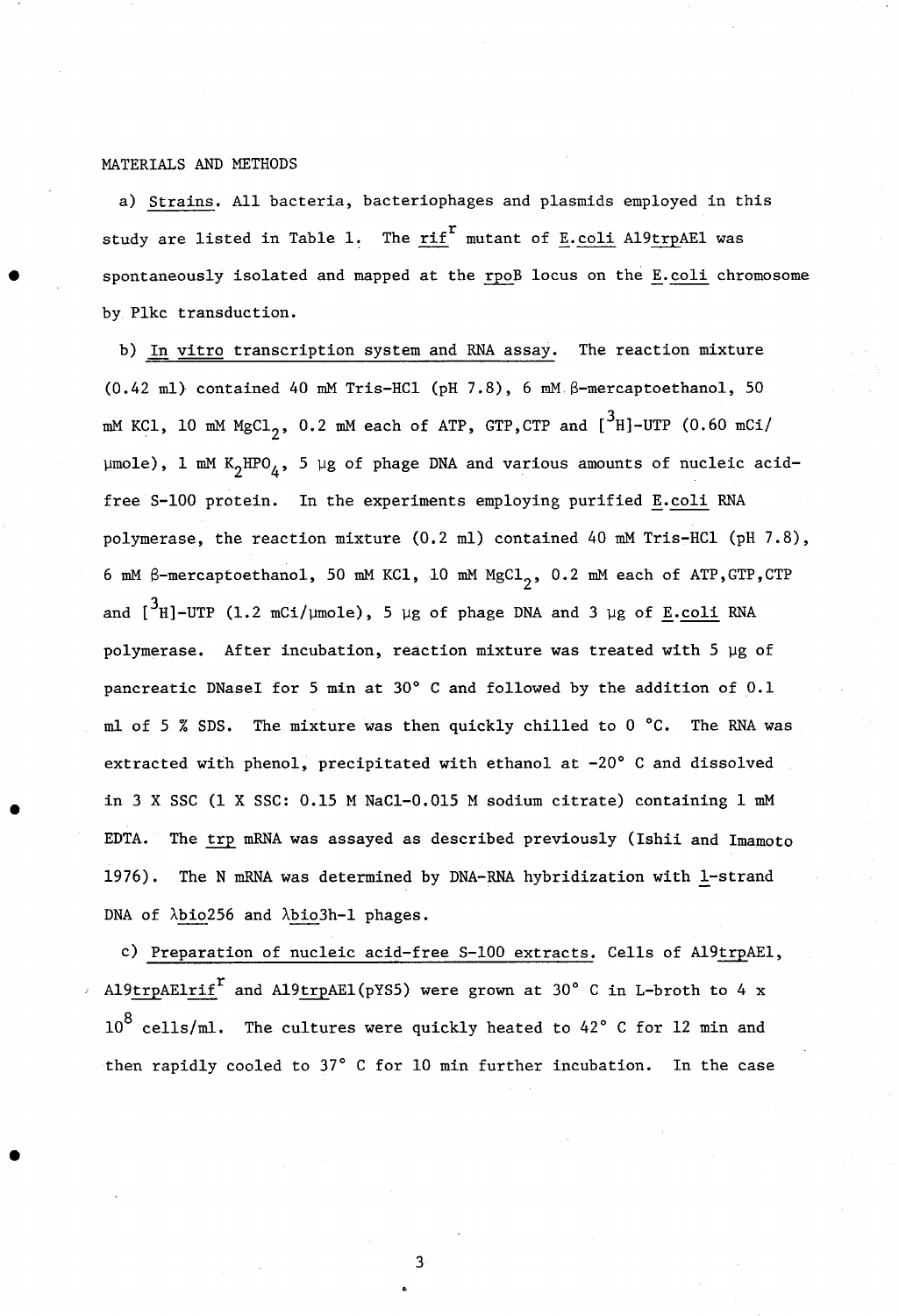of phage infection, cultures of Al9 $trpAEL$  were grown to 4 X  $10^8$  cells/ml</u> in L-broth (30' C) and infected at a multiplicity of 5. After a 15 min (stationary) adsorption period at  $30^{\circ}$ C, the cultures were incubated aerobically for 10 min at  $30^{\circ}$ C. The cultures were mixed with sufficient crushed ice to lower the temperature below 4"C within a few seconds. The cells were harvested by centrifugation, washed with buffer $I_{0.06}$ [10 mM Tris-HCl(pH 7.8), 60 mM KCl, 10 mM MgCl<sub>2</sub>, 6 mM  $\beta$ -mercaptoethanol] and then suspended in the same buffer. Cells were lysed by sonication and the lysate was centrifuged for 3 hrs at 37,000 rpm in the SW50.1 rotor of the Beckman nodel L ultracentrifuge. The clear supernatant was removed to yield the S-100. The extract was adjust to 0.4 M KCl and loaded onto a DEAE-cellulose column previously equilibrated with buffer $I_{0.4}$ [10 mM Tris-HCl(pH 7.8), 0.4 M KCl, 10 mM MgCl<sub>2</sub>, 6 mM  $\beta$ -mercaptoethanol]. The column was washed with the same buffer, and fractions containing the yellow color were pooled to yield the nucleic acid-free S-100. After addition of solid ammonium sulfate  $(56.1\text{ g}/100\text{ m}1$  of nucleic acid-free S-100), the resulting precipitate was resolved in bufferl $_{0.06}$  and dialyzed against  $\text{buffer1}_{0.06}$ . After dialysis, the extract can be stored for up to  $\bullet$   $\qquad \qquad \bullet$   $\qquad \qquad \bullet$   $\qquad \qquad \bullet$   $\qquad \qquad \bullet$ 6 months at  $-70^{\circ}$ C before pN activity is assayed.

> d) Preparation of phage DNA. Phage DNA's were prepared as described previously (Ishii and Imamoto, 1978) and dissolved in a 10 mM Tris-HCl buffer (pH 7.8) after dialysis against the solution, and stored at  $4^{\circ}$ C. Isolated  $\lambda$ cI90,  $\lambda$ bio256 and  $\lambda$ bio3h-l phage DNA strands were prepared by the poly (u,G)/csct technique (Bdvre et a1.,1971).

The other materials and methods used in the present experiments were as described elswhere (Ishii and Imamoto, 1976).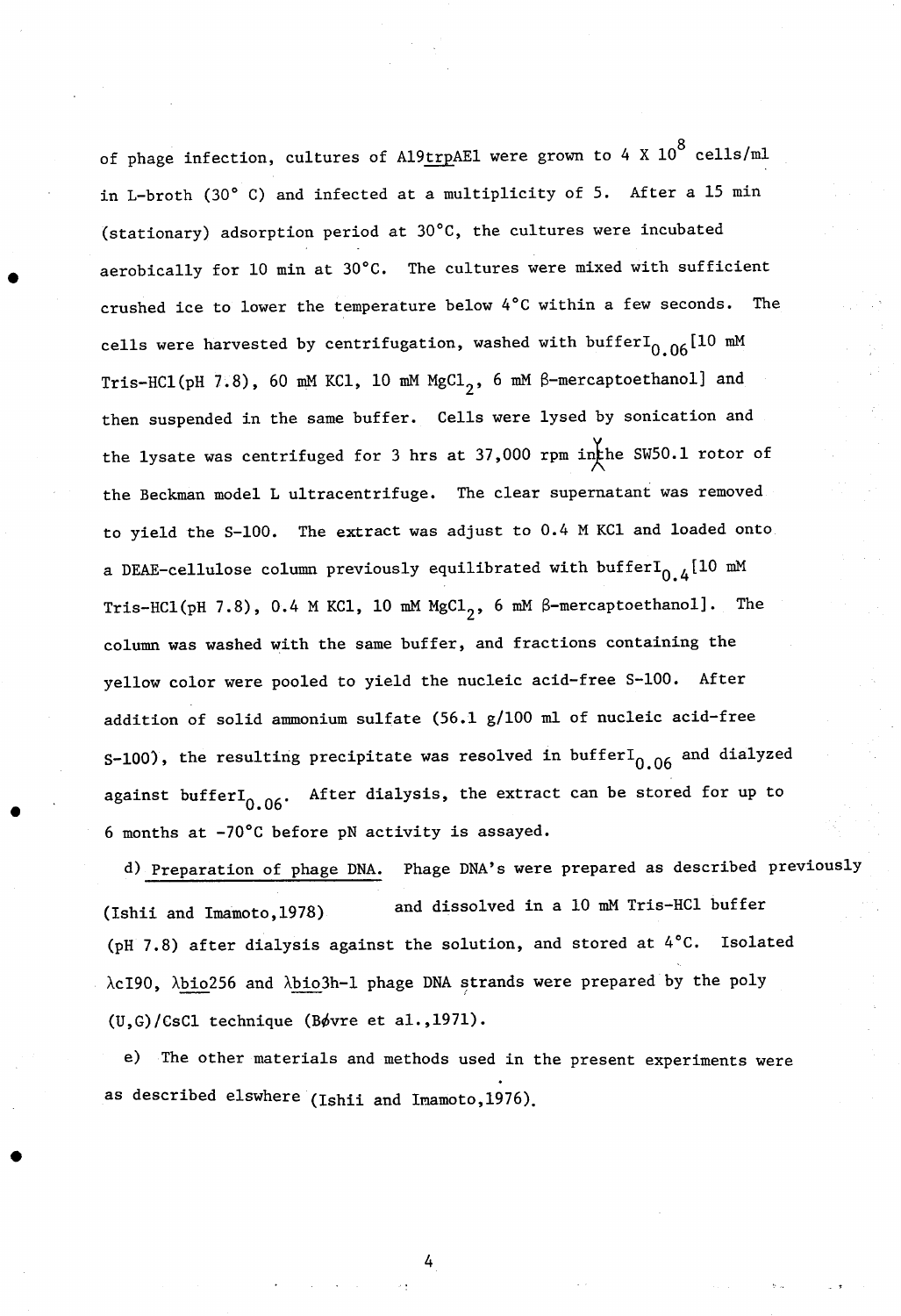#### RESULTS AND DISCUSSION

In vitro transcription system responding to pN function. Quantitative estimates of pN activity have been accomplished by using DNA-directed transcription-translation systems to synthesize particular proteins. Two such systems have been reported: in one, pN permits transcription originating at the  $P_R$  promoter to extend into gene  $R$ , resulting in the synthesis of endolysin (Greenblatt, 1972) ; and in the other, pN allows anthranilate synthetase synthesis as a result of readthrough from  $p_1$  into trp on a  $\lambda$ trp DNA template (Dottin and Pearson, 1973). We have developed a transcriptional assay for pN function in vitro based on the pN-dependent stimulation of trp mRNA synthesis from a  $\lambda$ trp DNA template, a reaction catalyzed by a nucleic acid-free extract of soluble protein (S-100) from E.coli. In the  $\lambda$ trp phages, the distal part of the trp operon (trp  $D, C, B, A$ ) is fused to the N operon such that transcription of the trp operon segment depends on the  $p_1$  promoter (see Fig.1) and occurs in the absence of translational activities.

Transcription initiating at the  $p_1$  promoter of  $\lambda$ trp48 in the absence of N function is frequently terminated at at least two sites inside the trp operon segment (Nakamura et al., 1978a; Nakamura et al., 1978b). The first such site is located in the trpD gene and the second site is in the trpC gene (see Fig.1). However, termination of transcription at these sites in vivo appeares to be leaky, since some expression of the distal trp genes is observed. In an in vitro transcription system employing purified E.coli RNA polymerase, this background or "read-through" transcription of trp genes  $C, B$  and  $A$  can be almost entirely eliminated (a) by deletion of the low level  $P_{2\text{trp}}$  promoter and (b) by the addition of a relatively high concentration (35  $\mu$ g/ml) of purified rho factor. In this system, the overall rate of trp <sup>D</sup>mRNA synthesis was reduced by about 30 % of the level observed in the absence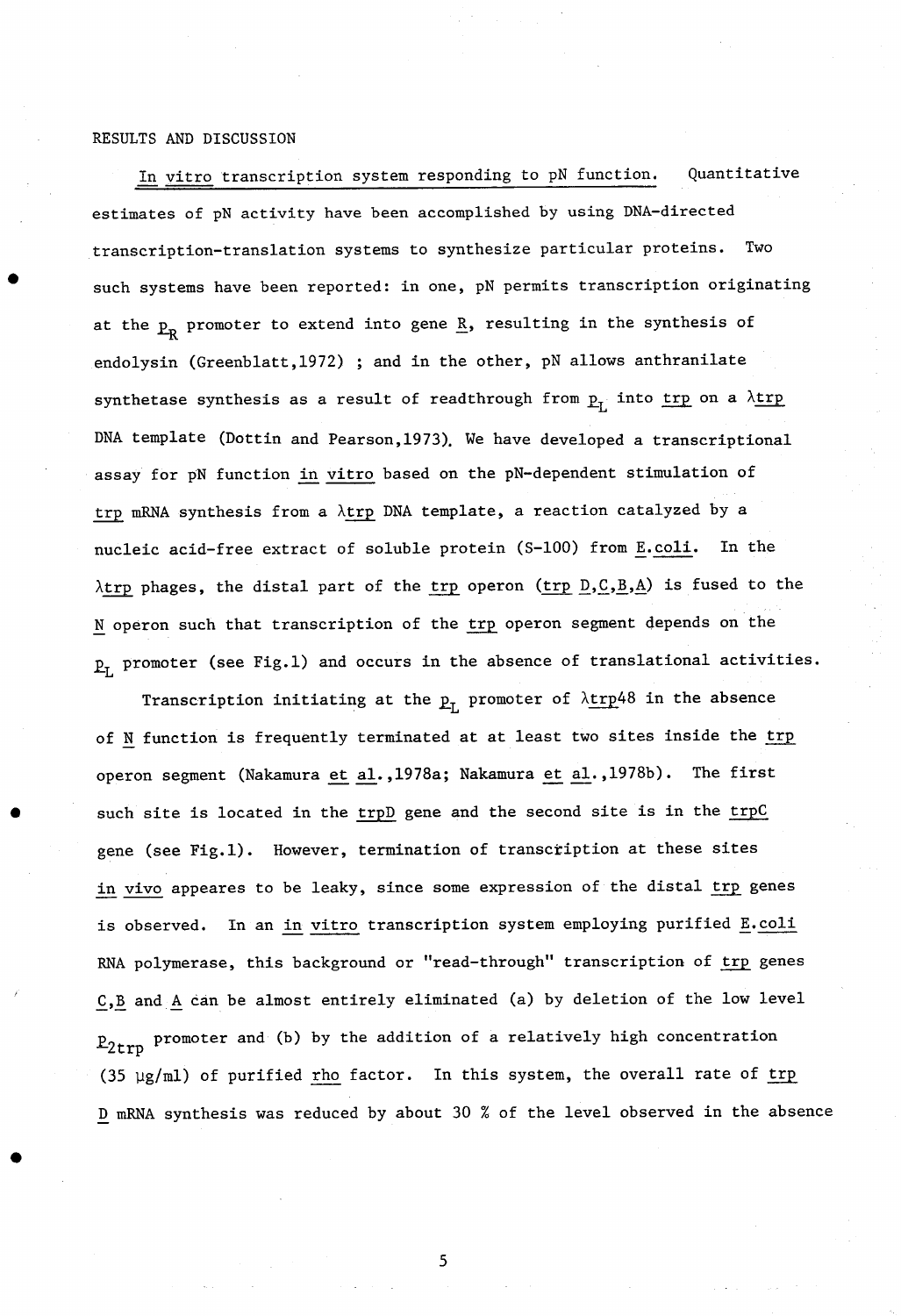of rho factor (data not shown). Most of the trpD mRNA molecules produced in the presence of rho factor were short, sedimenting as a symmetrical peak of about 16 S (Fig.2a). Sedimentation of the RNA synthesized in the absence of rho factor, however, revealed the presence of an additional species of trpD mRNA of about 23 S (Fig.2b). This indicates the presence of at least one site where ternination of transeription is facilitated by rho function at or near the middle of trp  $C-D$  region of  $\lambda$ trp48 $\Delta p$ <sub>2trp</sub>.

When the nucleic acid-free S-100 extract of E.coli Al9trpAE1 was used instead of purified RNA polymerase, the overall synthesis of trp mRNA directed by  $\lambda$ trp48 $\Delta$ p<sub>2trp</sub> DNA was severely depressed (Table la). In these conditions the synthesis of  $M$  mRNA from the promoter-proximal portion of the  $N$ -trp operon proceeded at a virtually normal rate. The observed low-level of trp mRNA synthesis is therefore presumed to result from premature termination of  $p_T$ -initiated transcription at the specific site near to the trp D-E boundary, where rho factor (endogenously supplied) could function more efficiently in the 5-100 extraet than in the purified system. The data presented in Table la reveals a remarkable stimulation (about 40-fold) of trp nRNA synthesis when the 5-100 extract was used derived from the thermoinduced E.coli Al9trpAE1 carrying pYS5, a colEl-type plasmid constructed in vitro which carries the EcoRI-generated  $cH - N - cI - 0$  segment of phage  $\lambda cI857$ (ts) croam6 DNA. The two-fold higher level of trpCBA mRNA relative to trp D mRNA reflects coordinate synthesis of trp mRNA from the whole region of the translocated trp operon segment in  $\lambda$ trp48 (cf. Nakamura et al., 1978a). This is consistent with antitermination exerted at otherwise termination sites within the trp operon segment.

Several lines of evidence indicate that it is pN itself that is stinulating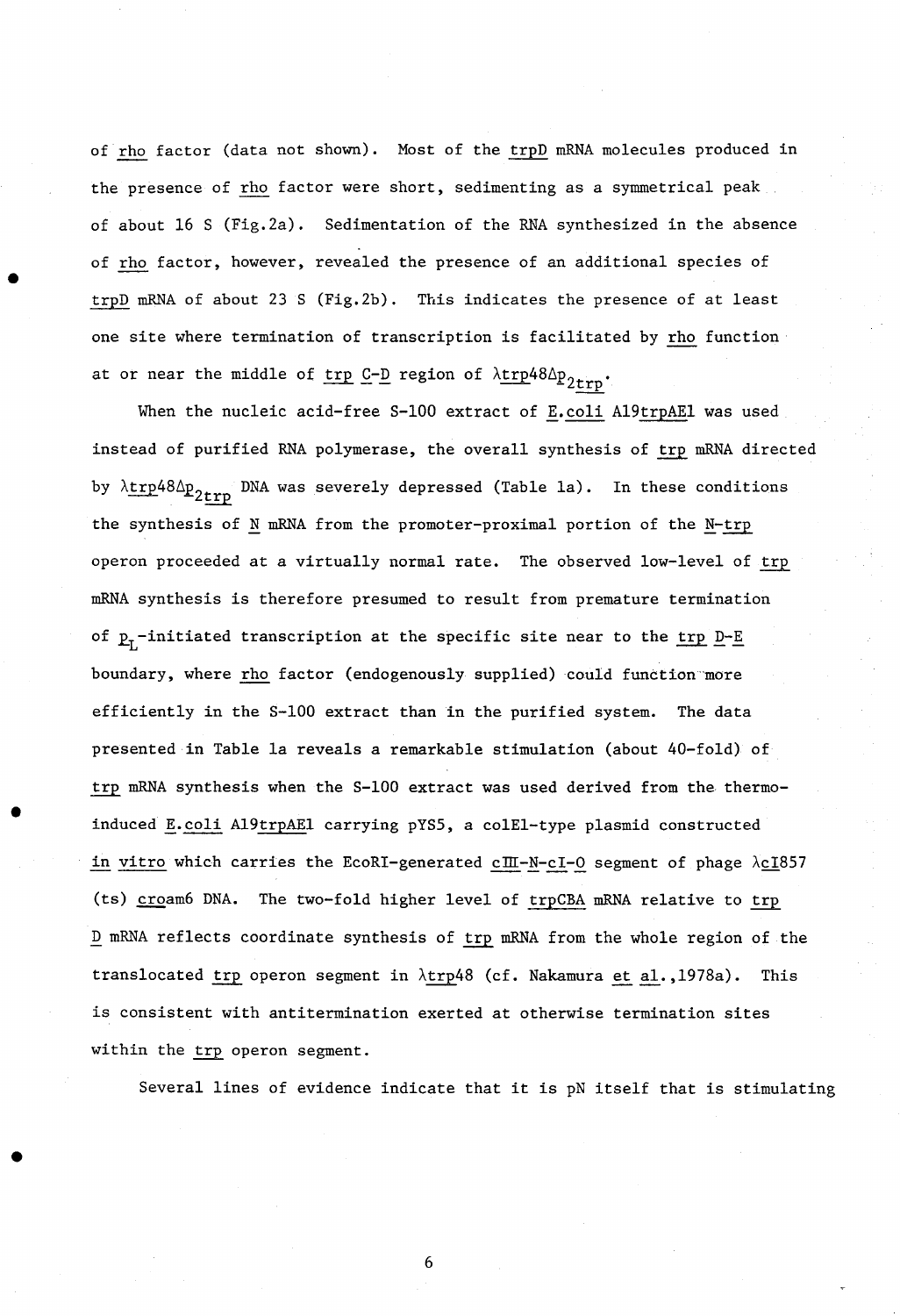overall synthesis of trp mRNA in the in vitro system. First, the stimulatory effect of trp mRNA synthesis on  $\lambda$ trp48 $\Delta p$ <sub>2trp</sub> DNA was also observed with the nucleic acid-free S-100 extract from  $\lambda$  or  $\lambda$ cI857tof12 -infected A19trpAE1 (Table 1). In these cases, however, production of mRNA from the promoterdistal trp genes was less than that seen with the extract from the strain carrying pYS5. Second, stimulation of trp mRNA synthesis was barely detectable in the S-100 extracts of Al9 $trpAE1$  cells infected with  $\lambda$ Nam7am53cI857tofl2</u> or with  $\lambda$ imm21 (Table 1). Third, the S-100 extract of  $\lambda$ Nts8-infected A19 trpAEl showed little or no stimulation of trp mRNA synthesis at the nonpermissive temperature (40° C), but at 30° C stimulated trpCBA mRNA as well as  $\lambda$  or  $\lambda$ tof12 (see Table 1c). Therefore, we conclude that the observed stimulation of trp mRNA synthesis is due to the activity of pN rather than some other  $\lambda$ -coded protein whose synthsis is dependent on pN.

Comparing the relative factors of stimulation of trpD and trpCBA mRNA synthesis by the various pN-containing S-100 extracts on the  $\lambda$ trp48 $\Delta p$ <sub>2trp</sub> DNA template, we further conclude that the pYS5 plasmid carrying strain, designed to over-produce pN after temperature induction of this strain, indeed yields about 25 times more pN activity than in the thermoinduced  $\lambda$ cI857croam6 lysogen (unpublished data). Thus, using the pN-containing 5-100 extract fron pYS5-carrying cells, we compared the effectiveness of the  $\lambda$ trp48 $\Delta$ p<sub>2trp</sub> DNA template relative to several other  $\lambda$ trp DNA templates (see Fig. 1). The results presented in Table 2 reveal that the factor of the stimulation caused by the pN-containing extract was greater on templates with fewer transcriptional termination signals. The decreasing order of stimulation was :  $\lambda$ trp48 $\Delta p$ <sub>2trp</sub>,  $\lambda$ trp48,  $\lambda$ trp60-3(which retains a strong  $t_N$ site (Nakamura et al.,1978b), and  $\lambda$ trp34 $($ which bares two  $t_L$  sites and at least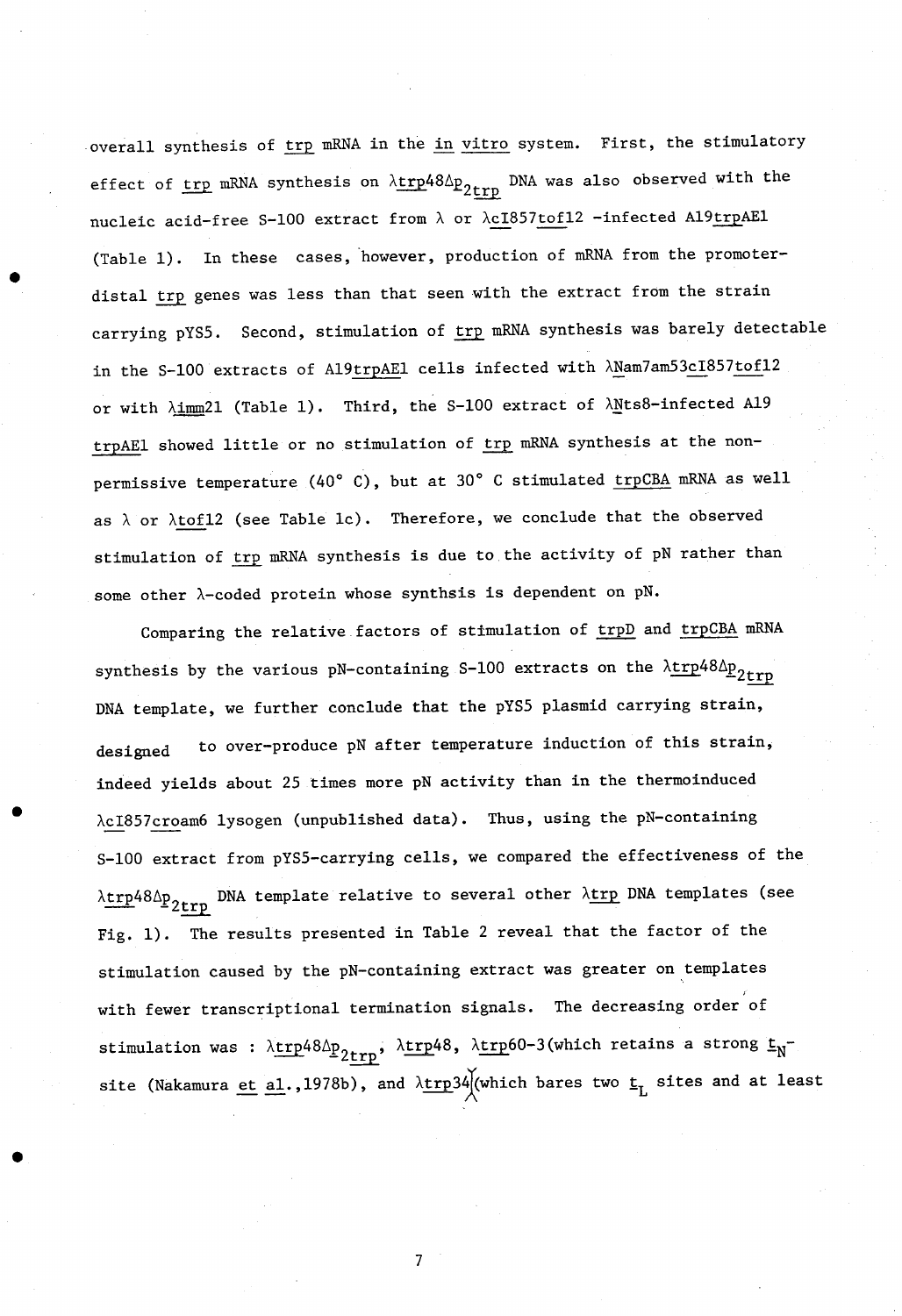one  $\underline{t}_N^-$  site) (see Fig.1). We note that in the experiment of Table2, the individual reactions were carried out in S-100 extracts of Al9trpAEl to which a smaller aliquote of the pN-containing S-100 extract was added. The amount of trp mRNA synthesized on  $\lambda$ trp48 $\Delta p$ <sub>2trp</sub> DNA in the pN-free S-100 extract was nearly proportional to the amount of pN-containing extract added (see Fig. 4a). Further addition of the pN-containing extract (more than 1 ng/ml) caused a decrease in the level of trp mRNA synthesis. [ Under these conditions, the initiation frequency at  $p_1$  in  $\lambda$ trp DNA was not markedly affected by the addition of increasing amount of the pN-containing extract to the pN-free extract, indicating an excess of RNA polymerase in the latter extract (cf. N mRNA levels in Table la and unpublished data).]

Interaction of pN with RNA polymerase. Using the foregoing transcription assay system, we (a) demonstrated the functional association of pN and RNA polymerase in vitro, an interaction which could be catalyzed by the nutL sequences of  $\lambda$ , and (b) ascertained in vitro the effect of a nutL<sup>-</sup> mutation, a defect in the leftward site of N utilization. In the experiments described below, increasing amounts of the pN-containing 5-100 extract of thermoinduced Al9 $\texttt{trpAE1}(\texttt{rif}^+)$  carrying pYS5 were added to a constant amount of the pN-free S-100 extract of Al9trpAEl( $\text{rif}^r$ ), in the presence or absence of rifampicin, and the stimulation of trpmRNA synthesis from the  $\lambda$ trp $48$ A $p_{2\text{trp}}$  DNA template was ascertained. First, in a control experiment, RNA polymerase from Al9trp <u>AE</u>l bearing the  $\texttt{rif}^\texttt{r}$  mutation was found to be quite resistant to rifampicin over the entire range of the drug concentrations tested (Fig. 3a); this is in contrast to the enzyme from the isogenic  $\underline{rif}^+$  strain and its pYS5-carrying derivative, which were found to be sensitive to very low levels of rifampicin (fig.3, b and c). I In the experiments shownin Fig.3, a relatively low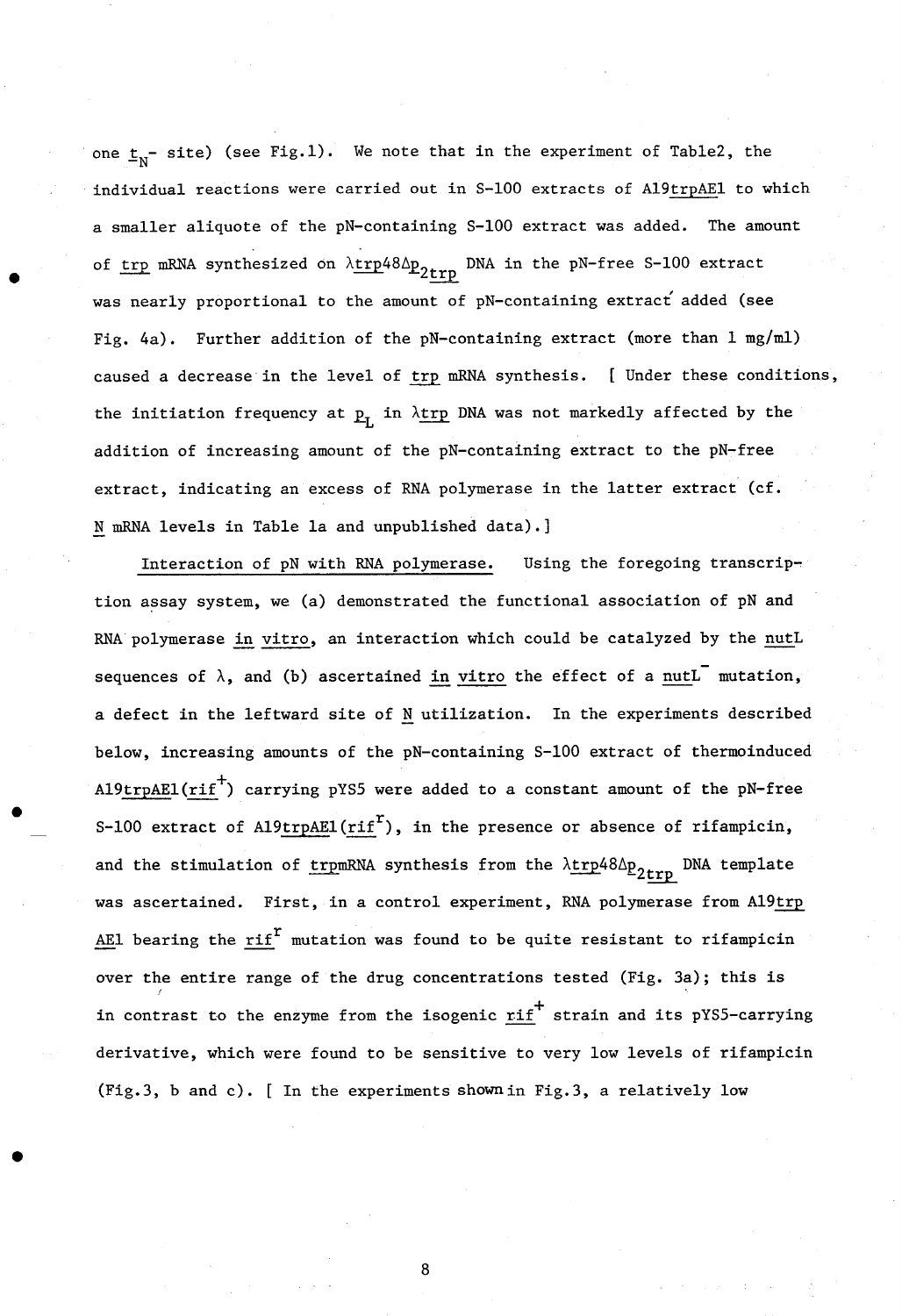concentration of the extracts (one fifth amount of the protein employed for standard assay) was used to alleviate premature termination of transcription. ] Evidence that pN and RNA polymerase interact in vitro was obtained in the experiments represented in Fig.4, a and b. Synthesis of trp nRNA from  $\lambda$ trp48 $\Delta p$ <sub>2trp</sub> DNA in an extract of A19trpAE1 rif<sup>r</sup> was progressively stimulated by increasing amounts of the pN-containing extract from the rif<sup>+</sup> strain carrying pYS5. The amounts of trp mRNA synthesized in the presence of rifampicin at all concentrations of pN tested (up to a maximum stimulation at a ratio of  $\overline{\psi}$ f <u>rif</u><sup>r</sup> to <u>rif</u><sup>+</sup> RNA polymerase) was about 70 % that produced in the absence of rifampicin (compare Fig.4, a and b). These results suggest that newly formed  $pN-rif^T$  RNA polymerase complexes participate efficiently in the transcription of the N-trp operon of  $\lambda$ trp DNA. We favor the possibility that pN forms its initial association with RNA polymerase (holoenzyme) in <sup>a</sup> post-initiational event, perhaps at the nutL site, to stimulate trpCBA mRNA synthesis.

When the DNA from  $\lambda$ trp48 $\Delta$ p<sub>2trp</sub> phage carrying the nutl44 mutation was used as template, the stimulation of trp mRNA synthesis by the addition of the pN-containing extract was barely detectable, both in the presence or absence of rifampicin (Fig.4, d and c). As a control to assess the overall capacity of the assay system to overcome transcription termination barriers on the template DNA, we examined the pN-dependence of transcription directed by the  $p_R$  promoter and normally controlled in vivo by the nutR site. The transcripts arising from the  $p_{p}$  promoter can be specifically assayed by using the  $r$ -strand of  $\lambda c$ I90 DNA as a probe in DNA-RNA hybridization. Under the conditions employing  $\lambda$ trp48Ap<sub>2trp</sub> nutL44 DNA as a template, the addition of the pN-containing extract stimulated transcription originating at the  $P_R$ promoter. Stimulation was observed both in the presence and absence of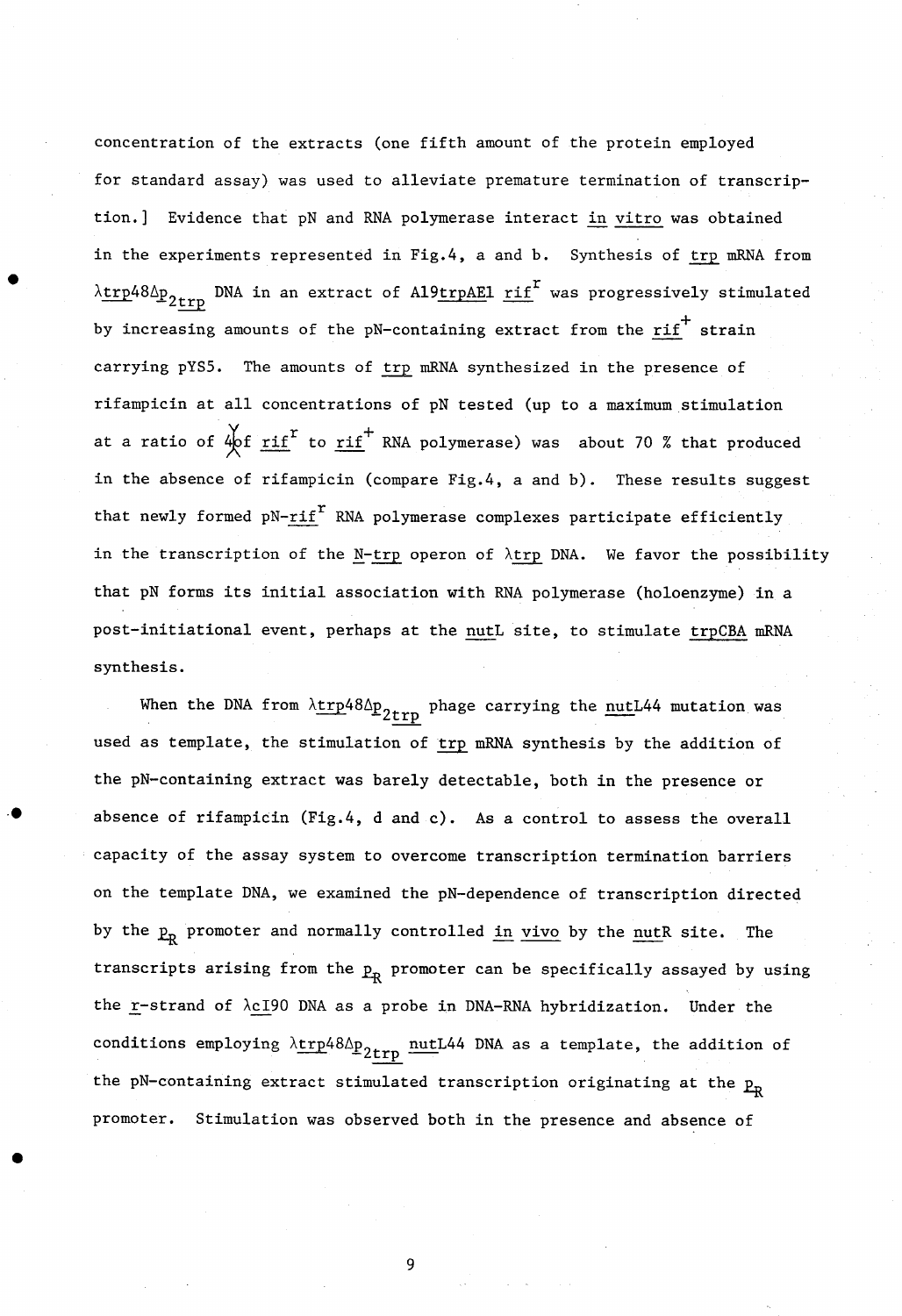rifampicin, in contrast to the failure to stimulate transcription initiating at the  $p_L$  promoter (Fig.4, d and c). The stimulation of  $p_R$ -directed transcription was roughly linear, depending on the amount of pN-containing extract added, and was as efficient as that seen with  $\lambda$ trp48 $\Delta p$ <sub>2trp</sub> DNA (cf. Fig.4,  $a$  and  $b$ ).

These results support a previous conclusion by Salstrom and Szybalski (1978) that the nutL mutation specifically prevents the action of pN on transcription from the  $\underline{p}_L$  promoter. Furthermore, since the cell-free system used lacks ribosomes and other essential components for translation, N-mediated antitemination does not require any contemporaneous translation of the mRNA. The in vitro transcription assay system is anticipated to be useful to determine the details of the interaction of pN and RNA polymerase.

#### **ACKNOWLEDGMENTS**

We are deeply indebted to Dr. W.Szybalski who was very generous in critical review of the manuscript prior to its submission and providing manuscripts relating to their most recent work on the role and mode of action of pN. We are also grateful to Dr. D.Schlessinger for critical reading of the manuscript.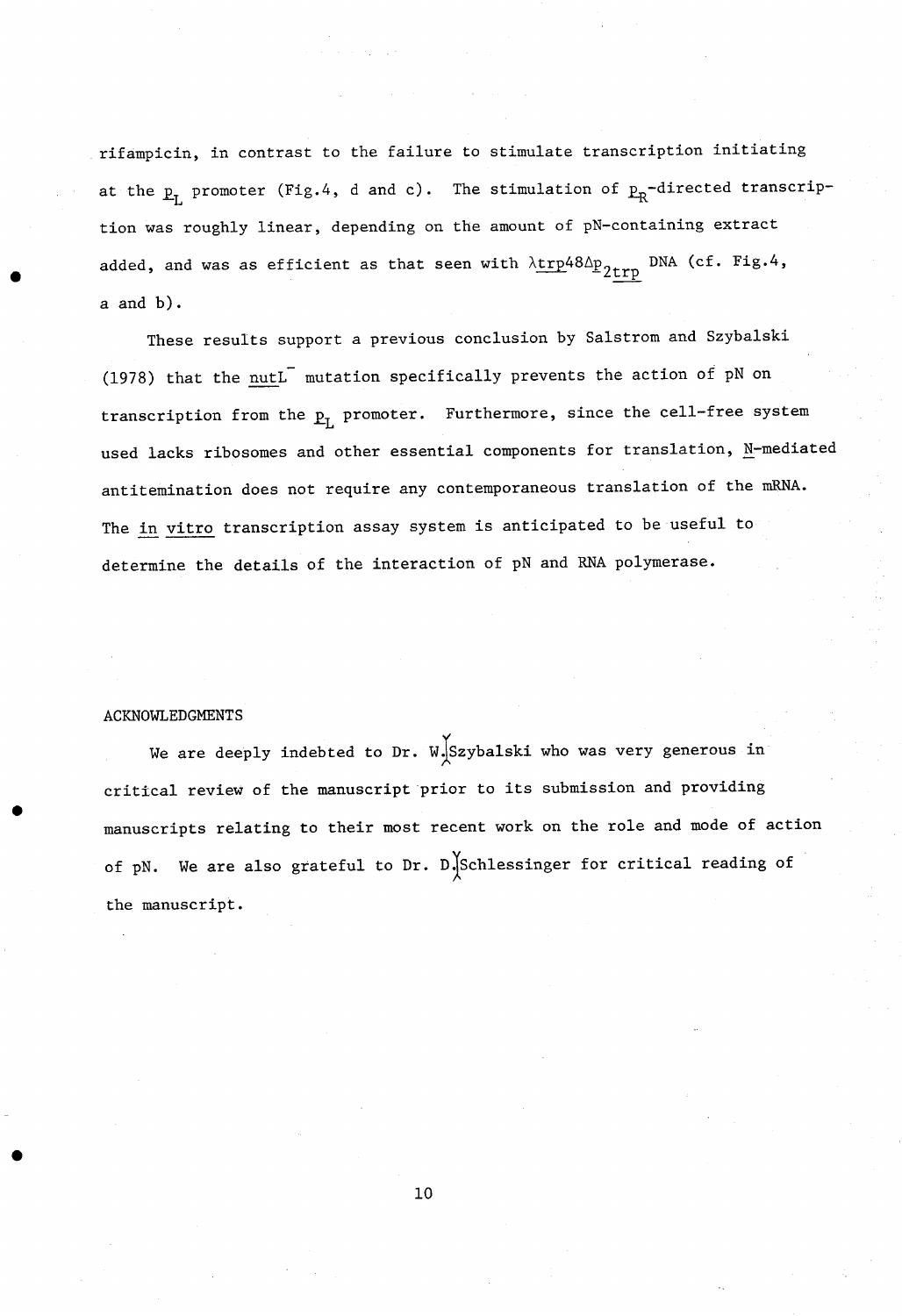Legends to Figures and Tables

Table 1. Bacteria, bacteriophages and plasmids employed in this study.

### Figure 1. Simplified molecular maps of  $\lambda$ trp phages.

The genetic maps of transducing phages are based on the data reported Fiandt et al., 1974; previously(Nishimune,1973; Franklin,1974; Jackson and Yanofsky,1972). The map of phage  $\lambda$ trp34 is based on the data of heteroduplex mapping obtained by Fiandt and Szybalski (personal communication).  $\underline{\mathsf{t}}_\text{N}^-$  indicates pN-sensitive transcription termination sites within the trp operon, observed in the absence of pN function in  $\lambda$ trp. Interpretation of  $(\underline{t}_N^-)$  is in the text. The dotted lines indicate deleted portions of the genome.

# Table 2. In vitro synthesis of  $p_T$ -directed mRNA from  $\lambda$ trp48 $\Delta p_{2\text{trp}}$  DNA in the presence or absence of functional  $pN^{\lambda}$ .

The reaction mixture containing 5 µg of  $\lambda$ trp48 $\Delta$ p<sub>2trp</sub> phage DNA and 500  $\mu$ g of nucleic acid-free S-100 protein was incubated for 40 min at the temperature indicated. The other conditions are as described in Materials and Methods.

## Table 3. pN-dependent stimulation of trp mRNA synthesis on various  $\lambda$ trp DNA templates.

150 µg of nucleic acid-free S-100 protein from Al9trpAE1(pYS5) or Al9trpAE1 were added to the reaction mixtures containing 670 µg of nucleic acid-free S-100 protein from Al9trpAEl and 5 µg of template DNA from various phages. The levels of trpD mRNA and trpCBA mRNA synthesized in the reaction mixture containing 670 µg of S-100 protein from A19trpAEl was 143 cpm and 89 cpm, respectively. The other conditions are as described in Materials and Methods.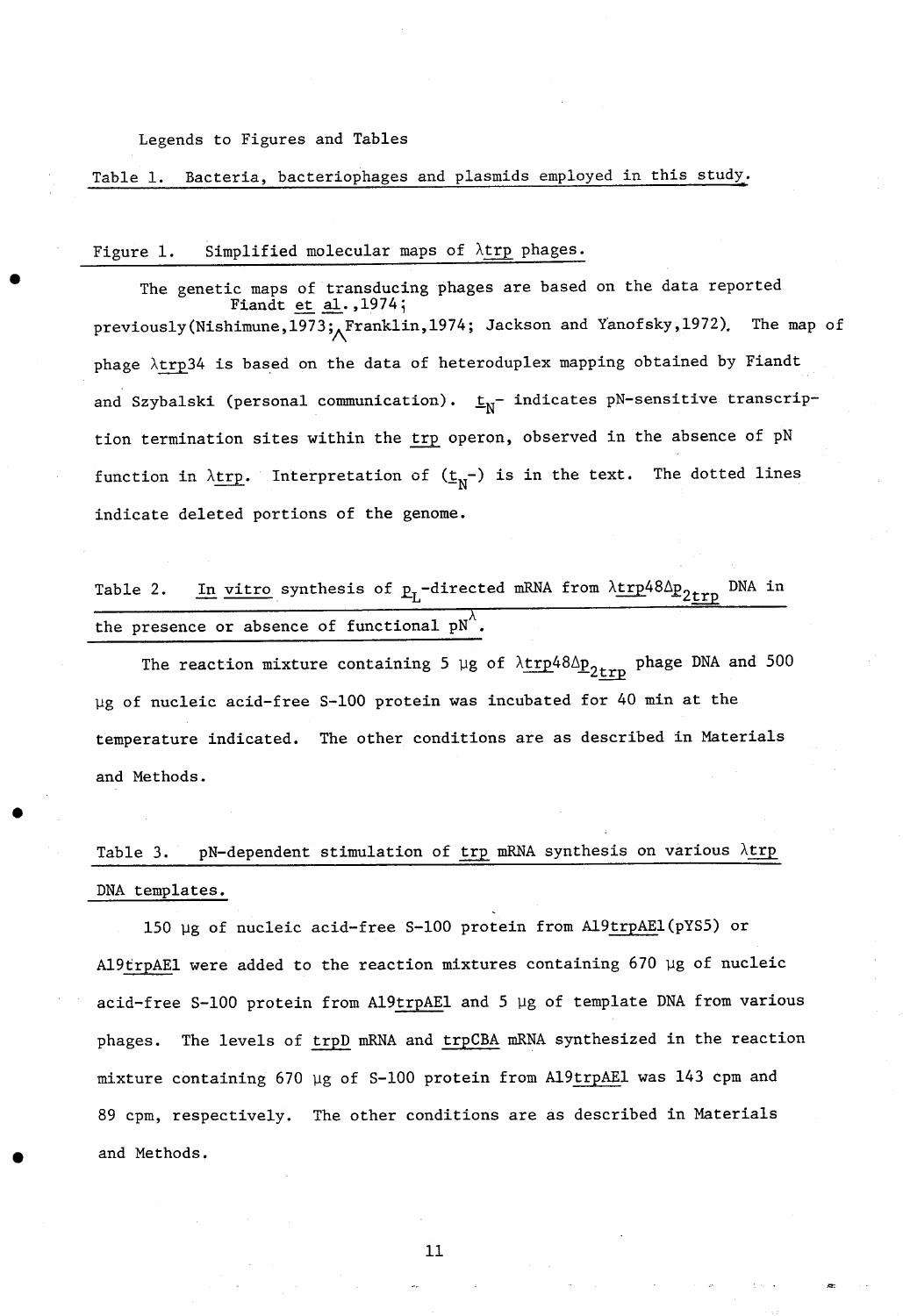Figure 2. Sedinentation profiles of trpD mRNA synthesized by purified RNA polymerse in the presence or absence of rho factor.

a

The reaction mixture containing 5 µg of  $\lambda$ trp48 $\Delta p$ <sub>2trp</sub> phage DNA and 3  $\mu$ g of E.coli RNA polymerase was incubated for 30 min at 37° C in the presence (a) or absence (b) of  $7 \mu g$  of rho factor. The other conditions are as described in Materials and Methods.

Figure 3. Effect of rifampicin on trp mRNA synthesis catalized by S-100 extracts of Al9trpAElrif<sup>r</sup>, Al9trpAElrif<sup>+</sup> and Al9trpAElrif<sup>+</sup>(pYS5).

The reaction mixture contained 130 µg of nucleic acid-free S-100 protein from Al9trpAElrif<sup>r</sup> (a), Al9trpAElrif<sup>+</sup> (b) or Al9trpAElrif<sup>+</sup>(pYS5) (c). Rifampicin was present at the concentrations indicated.  $O$ - $O$ , trpD mRNA;  $\bullet$ trpCBA nRNA.

Figure 4. pN-dependent synthesis of trp mRNA and  $\lambda$  mRNA from the  $\lambda$ trp  $\tt{DNA template carrying the nut <sup>+</sup> or nut <sup>L44</sup> alleles.}$ 

The conditions employed were the same as described in Table 3 except that the reaction mixture contained  $670 \mu g$  of nucleic acid-free S-100 protein from A19trpAElrif<sup>r</sup> instead of that from A19trpAElrif<sup>+</sup>. (a)  $\lambda$ trp48 $\Delta p$ <sub>2trp</sub>nutL<sup>+</sup> DNA template, in the absence of rifampicin; (b)  $\lambda$ trp48 $\Delta$ p<sub>2trp</sub>nutL<sup>+</sup> DNA template, in the presence of rifampicin (100  $\mu$ g/ml); (c)  $\lambda$ rrp48 $\Delta p$ <sub>2trp</sub>nutL44 DNA template, in the absence of rifampicin; (d)  $\lambda$ trp48 $\Delta$ p<sub>2trp</sub>nutL44 DNA template, in the presence of rifampicin (100  $\mu$ g/m1).  $\bullet\bullet$ , trpCBA mRNA; C- $\circ$ , $p_R$ -promoted  $\lambda$ nRNA. The other conditions are as described in Materials and Methods.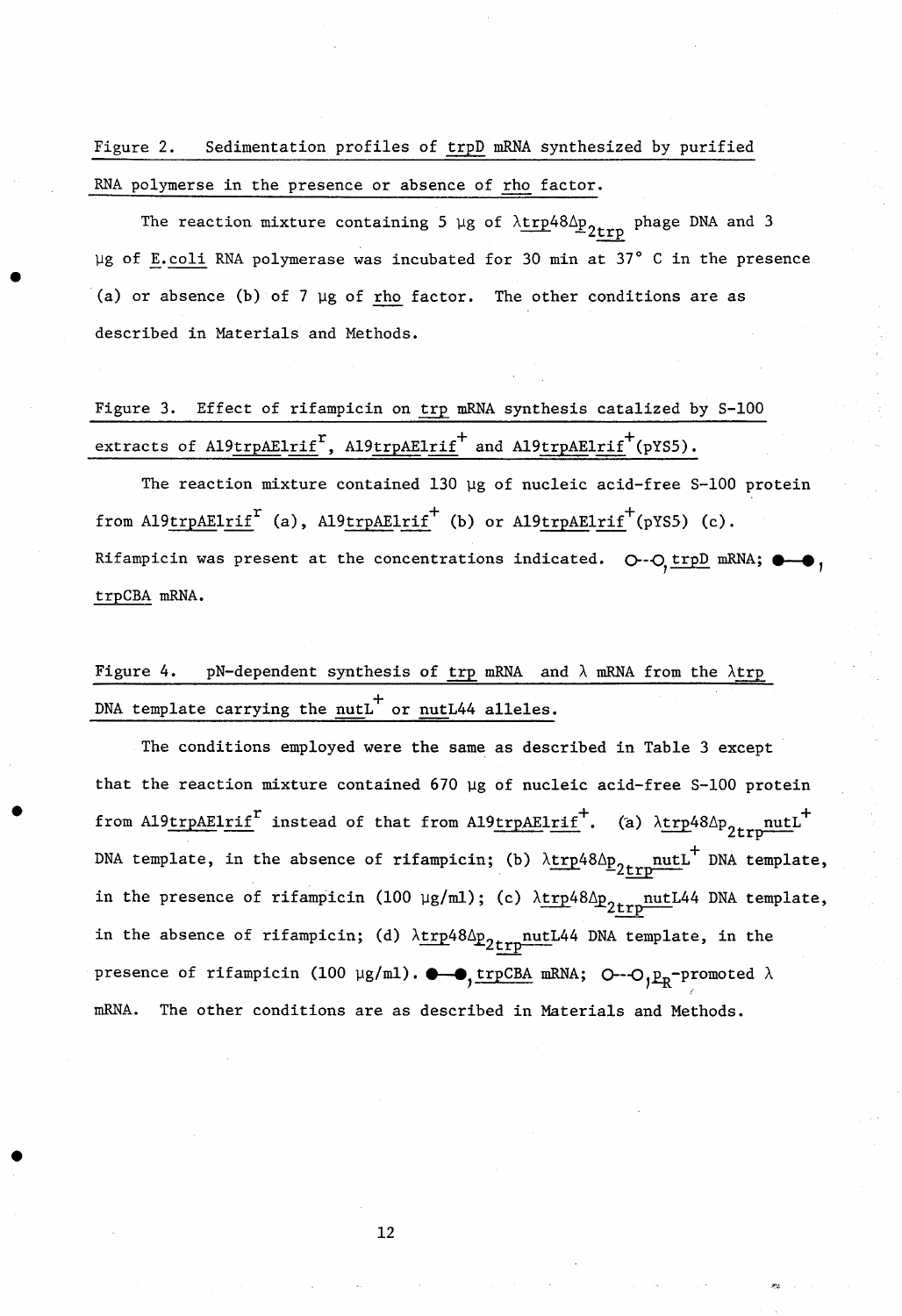#### REFERENCE

- Baumann, M.F. and Friedman, D.I., Cooperative effects of bacterial mutations affecting  $\lambda$  N gene expression II Isolation and characterization of mutations in the rif region , Virology, 73(L976) 128-138
- Bøvre, K., Lozeron, H.A. and Szybalski, W., Techniques of RNA-DNA hybridization in solution for the study of viral transcription, in K.Maramorosch and H.Koprowski (Eds.), Methods in virology, Vol.5, Academic Press, New York, L97L, pp 27L-292
- Deeb, S.S., Okamoto, K. and Hall, B., Isolation and characterization of nondefective transducing elements of bacteriophage  $\phi$ 80, Virology, 31 (1967) 289-295
- Dottin, R.P. and Pearson, M.L., Regulation by N gene protein of phage lambda of anthranilate synthetase synthesis in vitro, Proc.Natl.Acad.Sci.,U.S.A., 70 (1973) 1078-1082
- Epp, C. and Pearson, M.L., Association of bacteriophage lambda  $M$  gene protein with E.coli RNA polymerase, in R.Losick and M.Chamberlin (Eds.), RNA polymearse, Cold Spring Harbor Laboratory, New York, 1976, pp 667-691
- Fiandt, M., Szybalski, W. and Imamoto, F., Physical mapping of trp endpoint in the  $N-t_1$  segments of phage  $\lambda$ trpE-A, Virology, 61 (1974)<sub>2</sub> 312-314
- Franklin, N.C., Altered reading of genetic signals fused to the  $N$  operon of</u> bacteriophage  $\lambda$ : Genetic evidence for modification of polymerase by the protein product of the N gene, J.Mol.Biol., 89 (1974) 33-48
- Georgopoulos, C.P., Bacterial mutants in which the gene  $M$  function of bacteriophhge lanbda is blocked have an altered RNA polymearse, Proc.Natl.Acad.Sci. u.s.A., 68 (L97L) 2977-298L
- Gesteland, R.F., Isolation and characterization of ribonuclease I mutants of Escherichia coli, J.Mol.Biol., 16 (1966) 67-84
- Ghysen, A. and Pironio, M., Relationship between the  $M$  function of bacteriophage  $\lambda$  and host RNA polymerase, J.Mol.Biol., 65 (1972) 259-272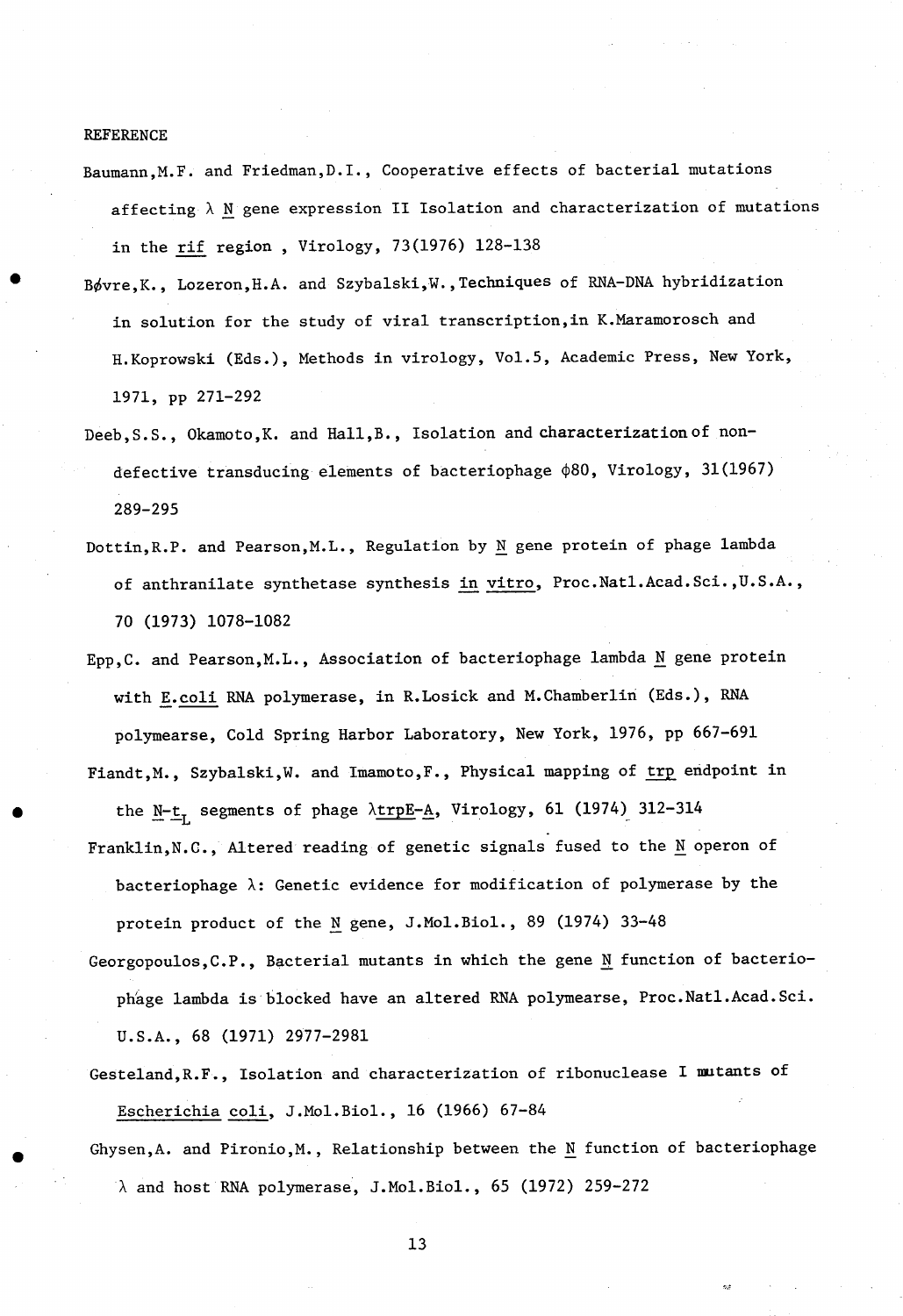Greenblatt,J., Positive control of endolysin synthesis in vitro by the gene

N protein of phage  $\lambda$ , Proc.Natl.Acad.Sci. U.S.A.,69 (1972) 3606-3610

Ishii, S. and Imamoto, F., In vitro transcription of the tryptophan operon in isolated bacterial nucleoids, Mol.Gen.Genet., 148 (1976) 295-305

- **Th-1- 1-** Ishii, S. and Imamoto.F., Release of nascent trp mRNA from the operon DNA in chloramphenicol-treated cells of Escherichia coli, Mol.Gen.Genet., 161 (1978) 3L-37
	- Jackson, E.N. and Yanofsky, C., Internal promoter of the tryptophan operon of Escherichia coli is located in a structure gene, J.Mol.Biol., 69 (L972) 307-34r
	- Nakamura, H. Kano, Y. and Imamoto, F., Restoration of polarity by N-deficiency in lambda phage containing a translocated trp operon segment, Mol.Gen.Genet., 159 (1978,a) L3-20
	- Nakamura, H., Yamamoto, T. and Imamoto,  $F_r$ ,  $p_1$ -promoted transcription of the promoter-proximal N-trp region is insensistive to chloramphenicol in the absence of  $M$  function, Mol.Gen.Genet., 159 (1978,b) 21-26
	- Nishimune,Y., Prophage exeision: Specific gene amplification of excision-impaired lysogen after induction, Virology, 53 (1973) 236-246
	- Oppenheim, A. and Oppenheim, A.B., Suppresible mutations in the cro gene of bacteriophage  $\lambda$ , Virology, 75 (1976) 469-476
	- Roberts, J.W., Termination factor for RNA synthesis, Nature (london), 224 (1969) 1168-1174
	- Rosenberg, M., Court, D., Brady, C., Salstrom, J.S. and Szybalski, W., The nucleotide seguence for the N-recognition sites of coliphage lambda, Abst. Meet. Bacteriophage and Single-stranded DNA phage, Cold Spring Harbor Laboratory, New York, L977, pp 36-37

Salstrom, J.S. and Szybalski, W., Coliphage  $\lambda$  nutl- : A unique class of mutants

4

o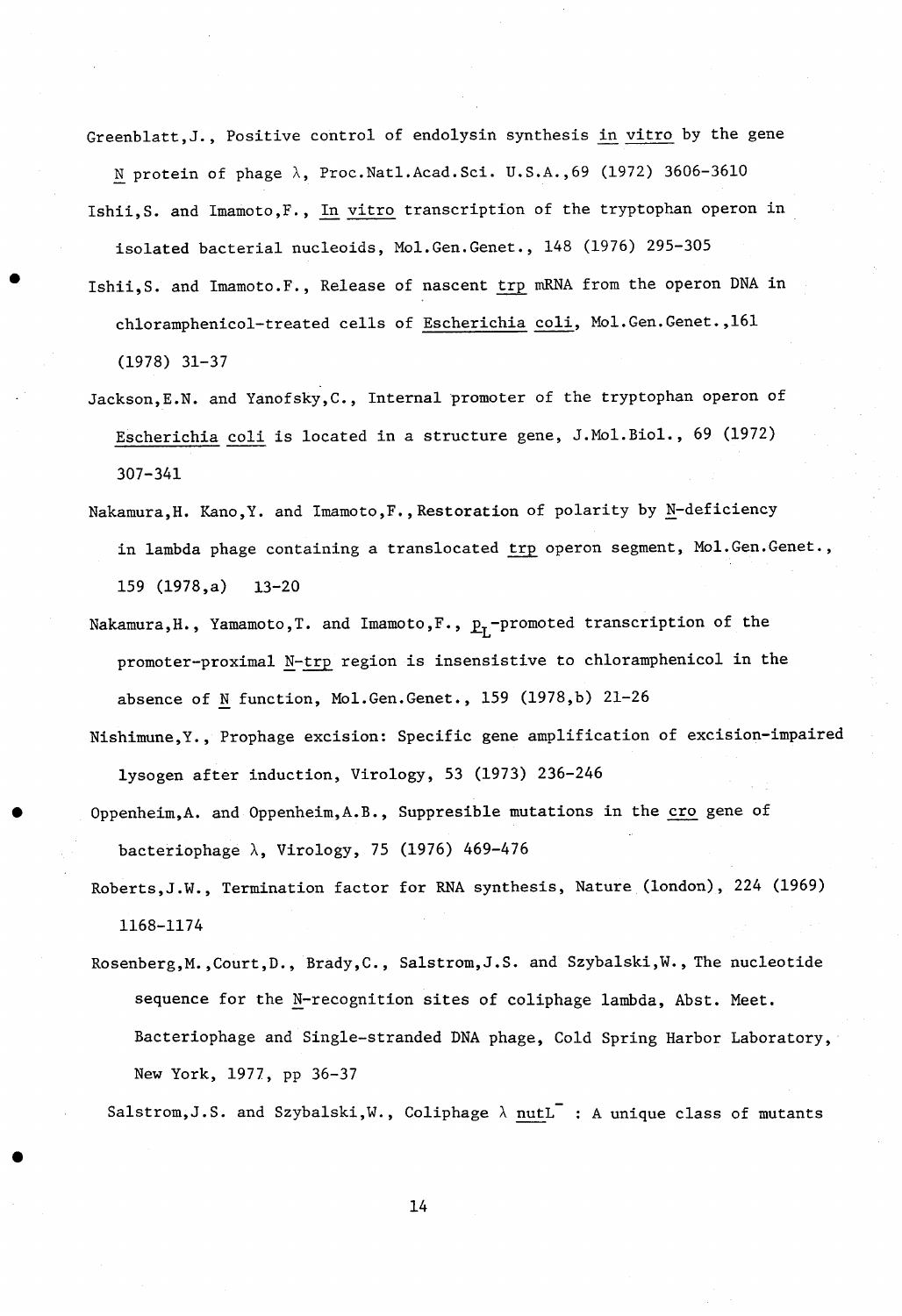defective in the site of gene N product utilization for antitermination of leftward transcription, J.Mol.Biol., 124 (1978) 195-221

- Salstrom, J.S., Fiandt, M. and Szybalski, W., The site controlling the specificity of N action is outside the promoter-operator: A triple hybrid phage  $\lambda$ N21imm434 nin5, Gene, 5 (1979) in press
- Sato, K. and Matsushiro, A., The tryptophan operon regulated by phage immunity, J.Mol.Biol., 14 (1965) 608-610
- Szybalski, E. and Szybalski, W., Physical mapping of the att-N region of coliphage lambda: Apparent oversaturation of coding capacity in the gam-ral segment, Biochimie, 56 (1974) 1497-1503
- Sternberg, N., A class of  $\text{rif}^r$  RNA polymerase mutations that interferes with the expression of coliphage  $\lambda$  late genes, Virology, 73 (1976) 139-154
- Takeda, Y., Ogata, K. and Matsubara, K., Genetic analysis of the tof gene in the bacteriophage  $\lambda$  genome, Virology, 65 (1975) 385-391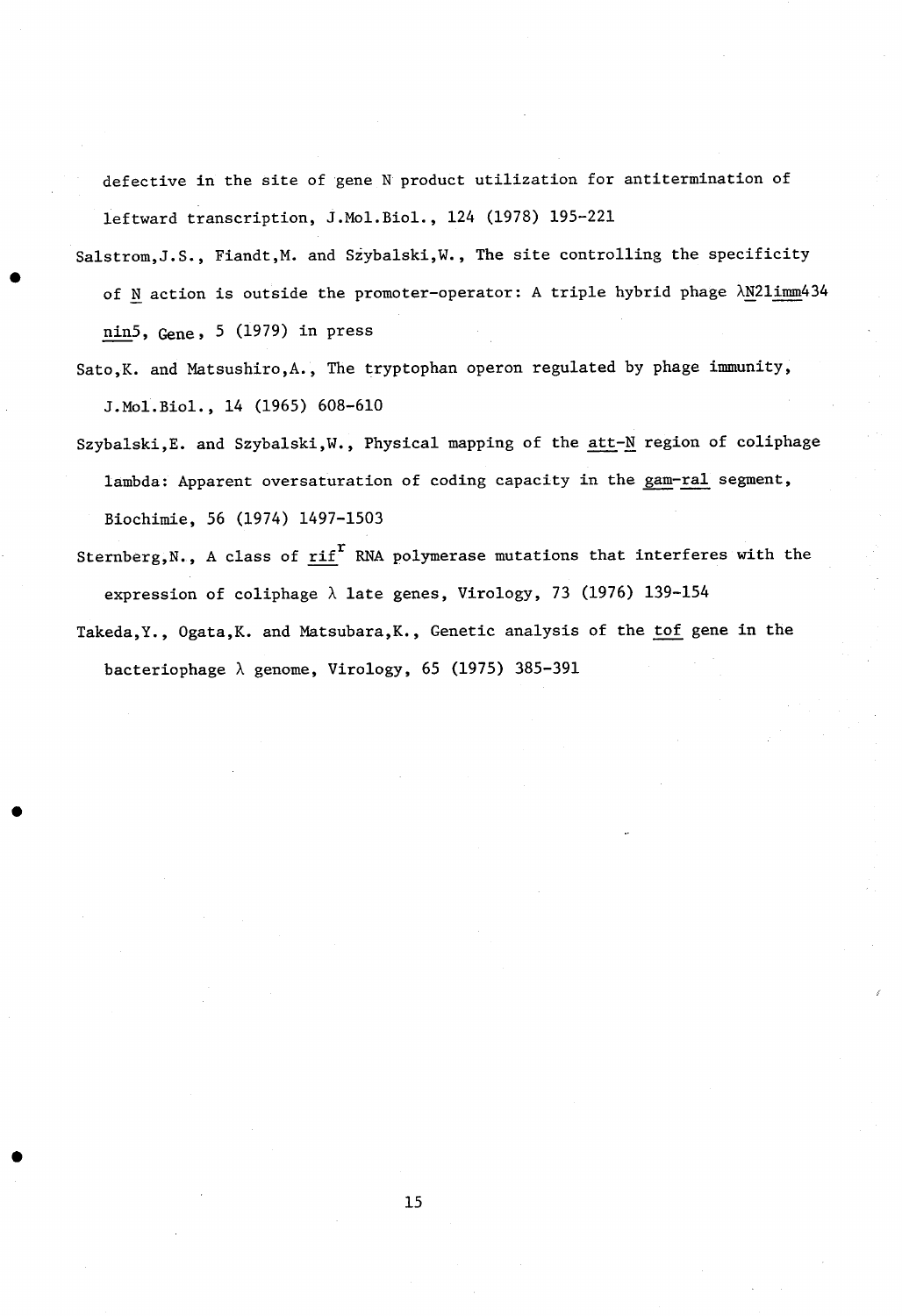| `abl<br><b>m</b> |  |
|------------------|--|
|                  |  |

| Strain                                            | Relevant characteristics                                                 | Source or reference            |
|---------------------------------------------------|--------------------------------------------------------------------------|--------------------------------|
| Bacteria E.coli K12                               |                                                                          |                                |
| A19trpAE1                                         | RNaseI <sup>-</sup> AtrpAE1 rif <sup>+</sup>                             | Gesteland (1969)               |
| Al9trpAErif <sup>r</sup>                          | RNaseI <sup>-</sup> AtrpAE1 rif <sup>1</sup>                             | This study                     |
| Bacteriophages                                    |                                                                          |                                |
| λtrp48Δp <sub>2trp</sub>                          | trpADC181Nam7am53fed <sup>-</sup> cIAt2 h <sup>^</sup>                   | Nakamura et al. (1978a)        |
| $\lambda$ trp48 $\Delta p$ <sub>2trp</sub> nutL44 | trp $\Delta$ DC181Nam7am53fed cIAt2 h <sup>^</sup> nutL44                | Salstrom and Szybalski (1978)  |
| $\lambda$ trp48                                   | $\text{trp}(D, C, B, A)$ <sup>+</sup>                                    | Franklin(1974)                 |
| $\lambda$ trp60-3                                 | $\text{trp}(E,D,C,B,A)^+$                                                | Nishimune (1973)               |
| $\lambda$ trp34                                   | $\text{trp}(C, B, A)$ <sup>+</sup>                                       | This study                     |
|                                                   |                                                                          |                                |
| λcroam6cI857                                      | $\underline{\underline{N}}^+$                                            | Oppenheim and Oppenheim (1976) |
| $\lambda$ cI857tof12                              | $\underline{\underline{N}}^+$                                            | Takeda et al. (1975)           |
| $\lambda$ Nam7am53cI857tof12                      | NN                                                                       | Takeda et al. (1975)           |
| $\lambda$ Nts8                                    | $\frac{Nts}{N^2}$<br>$\frac{N^2}{N^2}$                                   | Tomizawa                       |
| λ                                                 |                                                                          |                                |
| $\lambda$ imm21                                   |                                                                          |                                |
|                                                   |                                                                          | Szybalski and Szybalski (1974) |
| λbio256cI857                                      | $\Delta(\text{att-cIII}:57.3-72.55\%)$                                   | Szybalski and Szybalski (1974) |
| λbio3h-1nin5                                      | $\Delta(\texttt{att-N:57.3-73.5\%)}$                                     |                                |
| $\lambda c$ I90                                   |                                                                          |                                |
| φ80trpED                                          |                                                                          | Sato and Matsushiro (1965)     |
| φ80trpCBA                                         |                                                                          | Deeb et al. (1967)             |
| Plasmids                                          |                                                                          |                                |
| pYS1                                              | $Ap$ <sup>R</sup> derivative of colEl                                    | This study                     |
| pYS5                                              | $\lambda$ cIII-N-cI-0 segment of<br>$\lambda$ c1857croam6 cloned in pYS1 | This study                     |
|                                                   |                                                                          |                                |

\*  $Ap^R$ : ampicilin resistant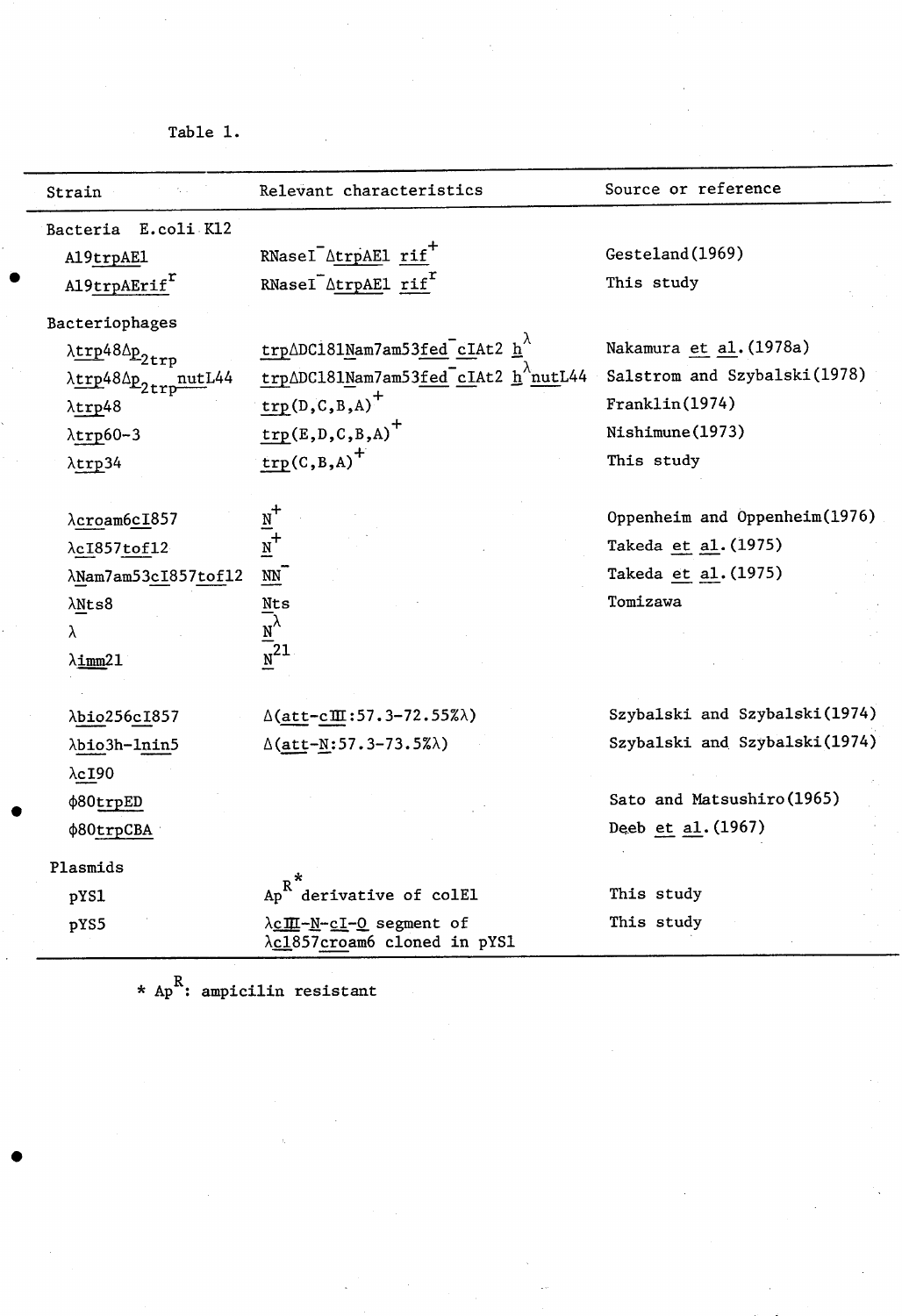Table 2.

|     | Source of pN                 | Temperature    | Presence of              |        | mRNA synthesis (cpm) |                                      |
|-----|------------------------------|----------------|--------------------------|--------|----------------------|--------------------------------------|
|     |                              | of assay       | functional $pN^{\wedge}$ | trpCBA | trpD                 | $\underline{\underline{\mathrm{N}}}$ |
| (a) | pYS5                         | $30^{\circ}$ C | $+$                      | 2,342  | 1,260                | 1,040                                |
|     | none                         | $30^{\circ}$ C |                          | 61     | 150                  | 840                                  |
| (b) | $\lambda$ cI857tof12         | $30^{\circ}$ C | $+$                      | 686    | 482                  |                                      |
|     | $\lambda$ Nam7am53cI857tof12 | $30^{\circ}$ C | $\overline{\phantom{a}}$ | 41     | 76                   |                                      |
|     | $\lambda$ Nts8               | $30^{\circ}$ C | $\ddot{}$                | 467    | 318                  |                                      |
|     | $\lambda$ Nts8               | $40^{\circ}$ C |                          | 30     | 100                  |                                      |
| (c) | λ                            | $30^{\circ}$ C | $+$                      | 494    | 305                  |                                      |
|     | $\lambda$                    | $40^{\circ}$ C | $+$                      | 450    | 288                  |                                      |
| (d) | $\lambda$                    | $30^{\circ}$ C | $+$                      | 452    | 297                  |                                      |
|     | $\lambda$ imm21              | $30^{\circ}$ C | $\overline{\phantom{0}}$ | 101    | 323                  |                                      |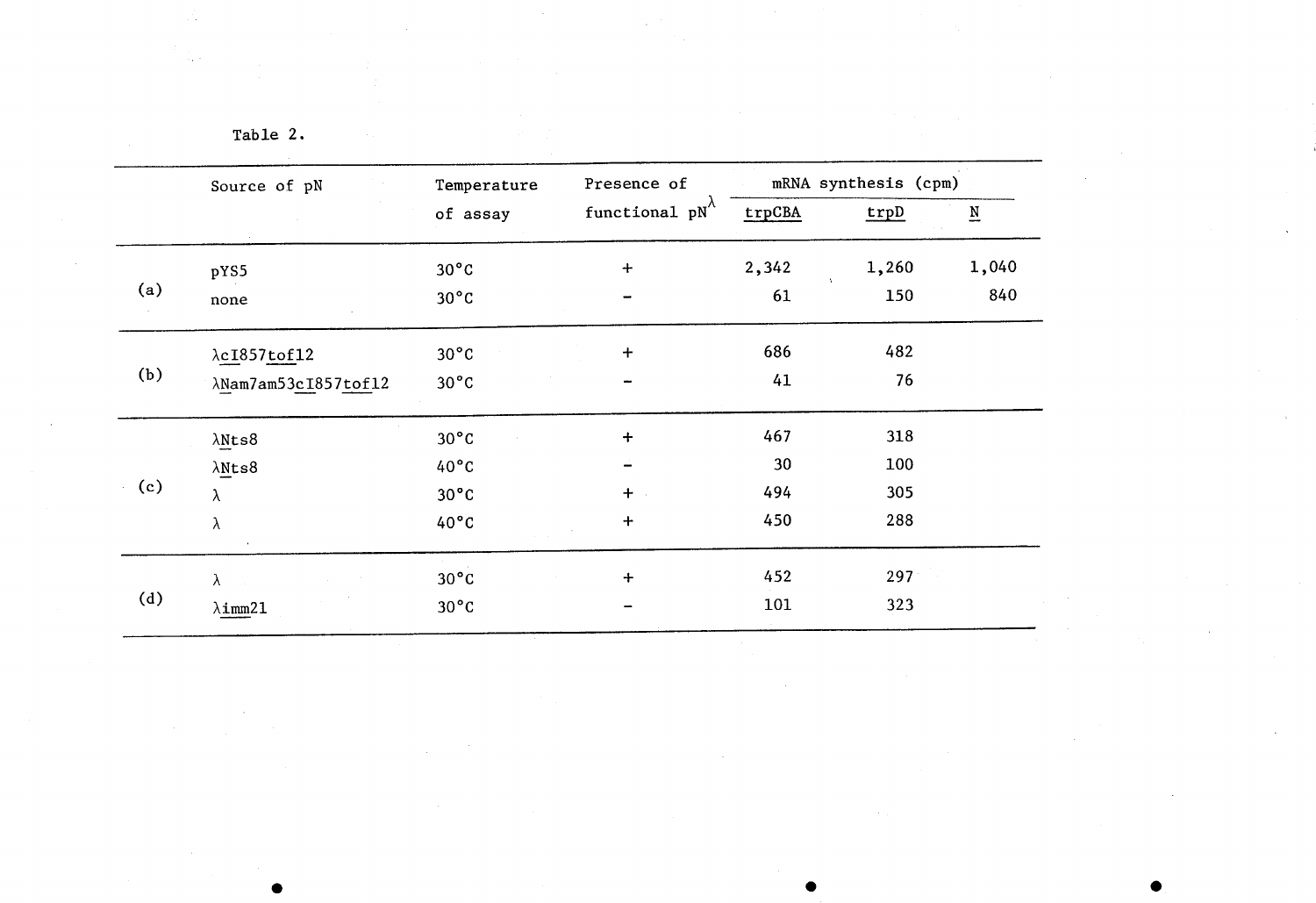Table 3.

|     | DNA template                               | Presence  | mRNA synthesis (cpm) |       |  |
|-----|--------------------------------------------|-----------|----------------------|-------|--|
|     |                                            | of pN     | trpCBA               | trpD  |  |
|     |                                            | $\div$    | 782                  | 984   |  |
| (a) | $\lambda$ trp60-3                          | -         | 78                   | 85    |  |
|     |                                            | $+$       | 991                  | 1,217 |  |
| (b) | $\lambda$ trp48                            |           | 107                  | 117   |  |
| (c) |                                            | $\ddot{}$ | $-1,104$             | 1,461 |  |
|     | $\lambda$ trp48 $\Delta$ p <sub>2trp</sub> |           | 48                   | 76    |  |
|     |                                            | $\div$    | 289                  | 318   |  |
| (d) | $\lambda$ trp34                            |           | 38                   | 71    |  |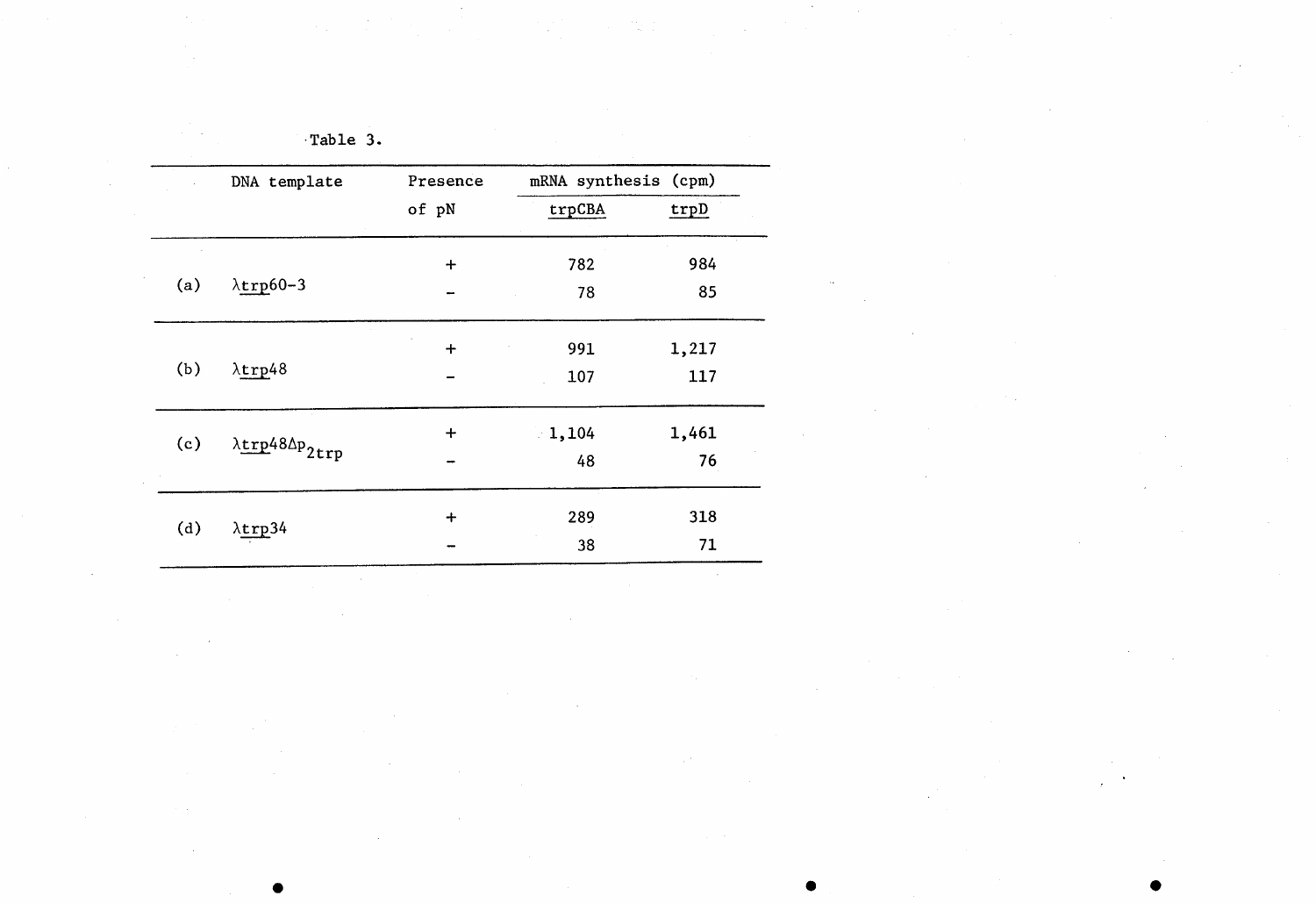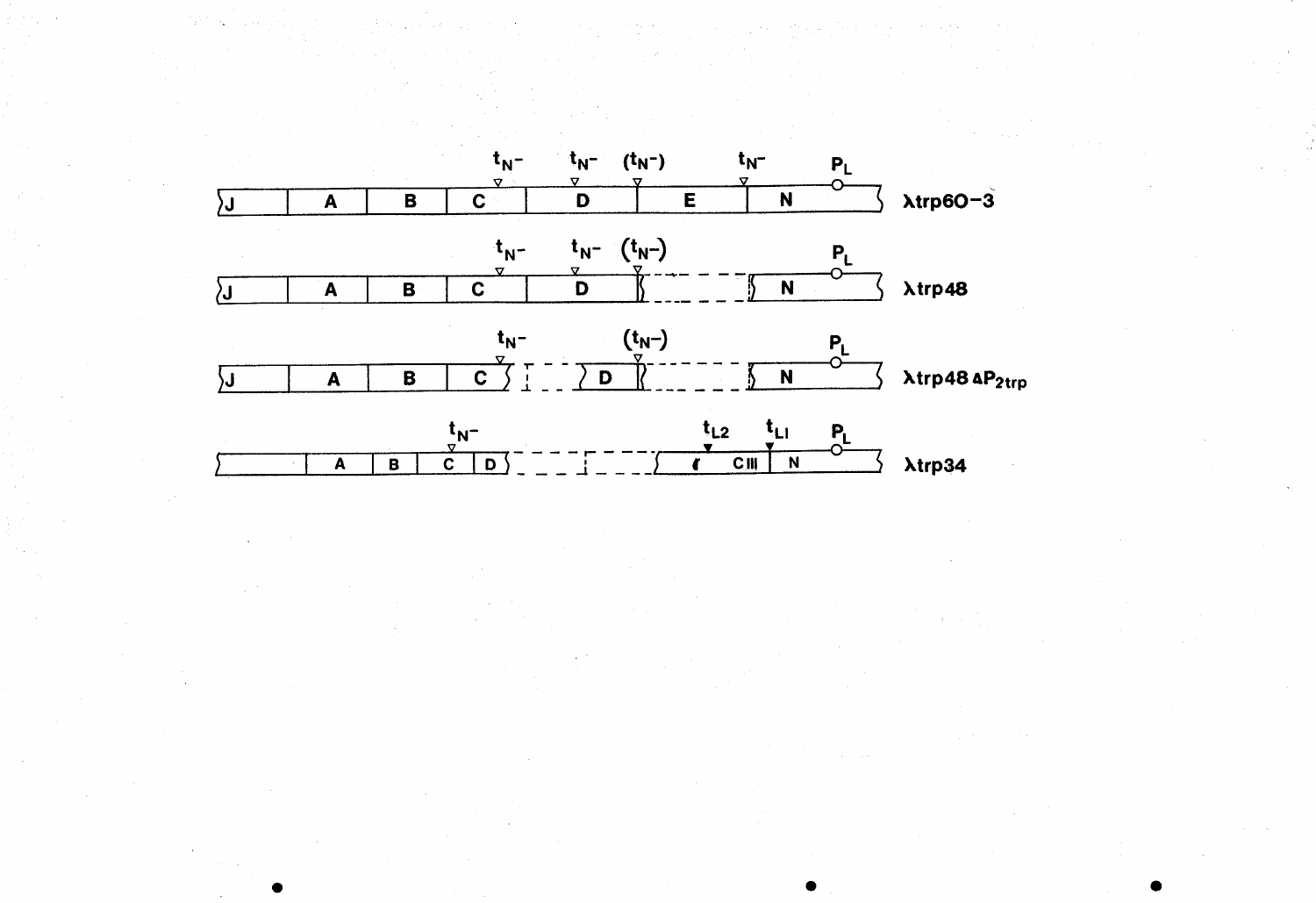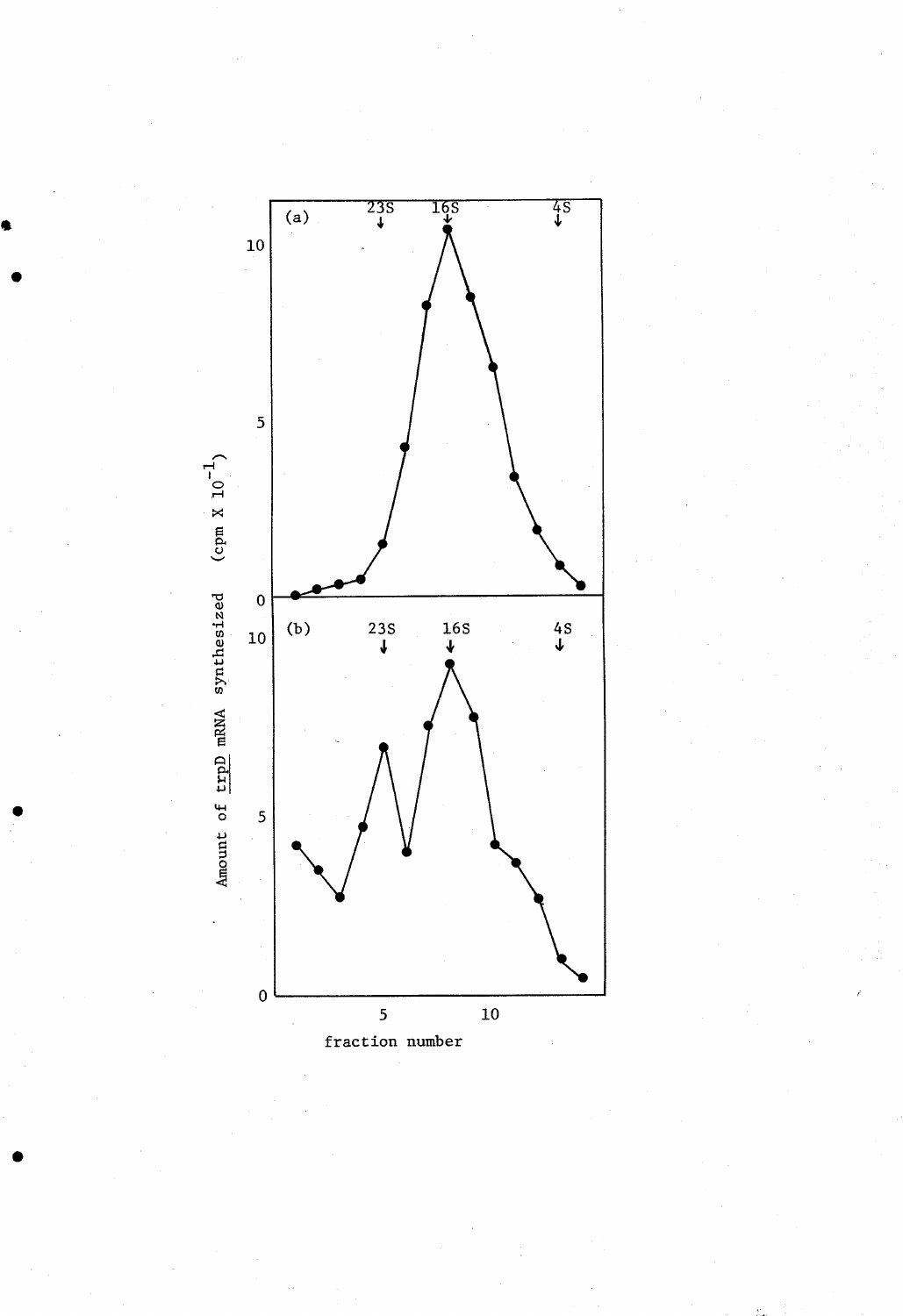